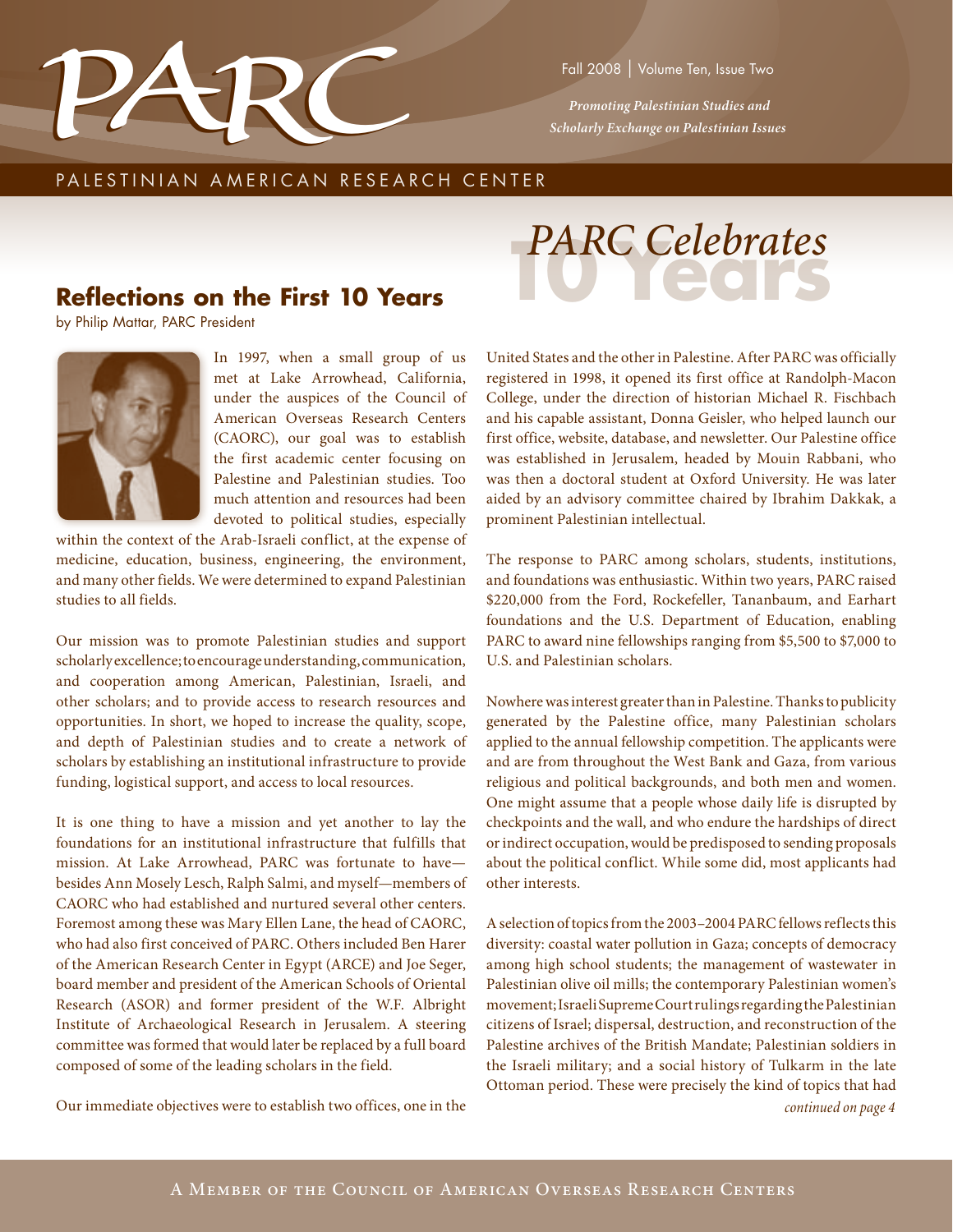# **Around the PARC**

by Penelope Mitchell, U.S. Director



#### *Celebrating 10 Years of PARC*

To help us appreciate PARC's remarkable accomplishments, PARC's president, Philip Mattar, offers his reflections on PARC's first decade of activity, while PARC's second director in Palestine, Penny Johnson, describes the early days of PARC in Palestine. In addition to these informative pieces, the newsletter provides a list of all PARC fellows to date and their research topics. Certainly, the variety of topics is remarkable. Another list contains all the PARC-sponsored panels at the Middle East Studies Association

(MESA) annual meetings over the years. To celebrate our accomplishments, PARC invites you to join us at the MESA's annual meeting in Washington, D.C. We will gather for refreshments on Sunday, November 23, from 6:00–6:45, in the same room as the PARC-sponsored two-part panel, and directly after its conclusion.

#### *Fellowships and Training*

PARC is pleased to announce eight (four American and four Palestinian) new fellows for 2008–09. This newsletter introduces four of these fellows and provides profiles of their interesting and diverse research. The remaining four fellows will be profiled in our spring newsletter. In addition to fellowships, PARC activity also included sponsoring a Getty research fellowship for cultural preservation that enabled a Palestinian scholar from Nablus to study in Amman as well as a library training session in Chicago (under the Digital Library for International Research) for a librarian from Birzeit University. PARC is fortunate to be a part of both these programs through the Council of American Overseas Research Centers. Preserving cultural heritage and improving libraries in Palestine are both critical needs that often lack the resources required for further development.

PARC will institute a new calendar for our 2009–10 competition that we hope will put us more in sync with other grants and give fellows a better opportunity to plan their research agendas. Our competition was announced in October; the deadline for applications is January 15, 2009. Awards will be announced on March 16. The announcement appears again in this newsletter; the application is also available for download on our Web site. Once again, we will have a pre-proposal process in Palestine. Applicants selected to submit full proposals will receive mentoring assistance as needed through our Palestine office.

#### *Funding*

PARC is pleased to announce that our Ramallah office has received two new grants to fund Palestinian fellowships: one is from the Palestine Investment Fund and provides support for two fellowships; the other is from the Institute of Jerusalem Studies for one fellowship. We are grateful for this new support for our programs and delighted to be generating this interest in and funding for PARC in Palestine.

We are also pleased to announce an increase in our funding for year two of our U.S. Department of Education grant. This grant helps to fund our Palestine office, travel

#### **2008 PARC Board of Directors**

#### **Officers**

Philip Mattar, *President* Julie Peteet, *Secretary* Charles Butterworth, *Treasurer*

#### **Members**

Beshara Doumani Nathan Brown Rochelle Davis Peter Gubser Rhoda Kanaaneh Ann Lesch Jennifer Olmsted Najwa al-Qattan Charles D. Smith

#### Palestine Advisory Committee

Ibrahim Dakkak, *Chair* Hiba Husseini Mouin Rabbani Nadim Rouhana Jacqueline Sfeir Raji Sourani

#### U.S. Office

Penelope Mitchell, *Executive Director* Layth Elmusa, *Assistant to Executive Director* Shelby Kinnaird, *Webmaster* 6520 E. Halbert Rd. Bethesda, MD 20817-5414 **Phone:** 301-229-4606 **E-mail:** us.parc@gmail.com **Web Site:** http://www.parc-us-pal.org

#### Palestine Office

Hadeel Qazzaz, *Palestine Director* 6 Tel al-Zaater St. 3rd Floor, Al Amin Building Ramallah, West Bank, Palestine **Phone:** + 970-2-297-4240 **E-mail:** parcpal@palnet.com

#### **Palestinian American Research Center Newsletter Fall 2008**

Editorial Committee

Layth Elmusa Penelope Mitchell Najwa al-Qattan Donna P. Geisler, *Editor* FusionSet, Inc., *Design & Layout*

*This newsletter is published twice yearly, spring and fall, by the Palestinian American Research Center. Material for publication in the newsletter may be submitted to the U.S. office. PARC does not guarantee that any materials submitted will be published in its newsletter or in any other publication under its control. Publication by PARC will be determined solely by its officers and directors on a space-available basis.*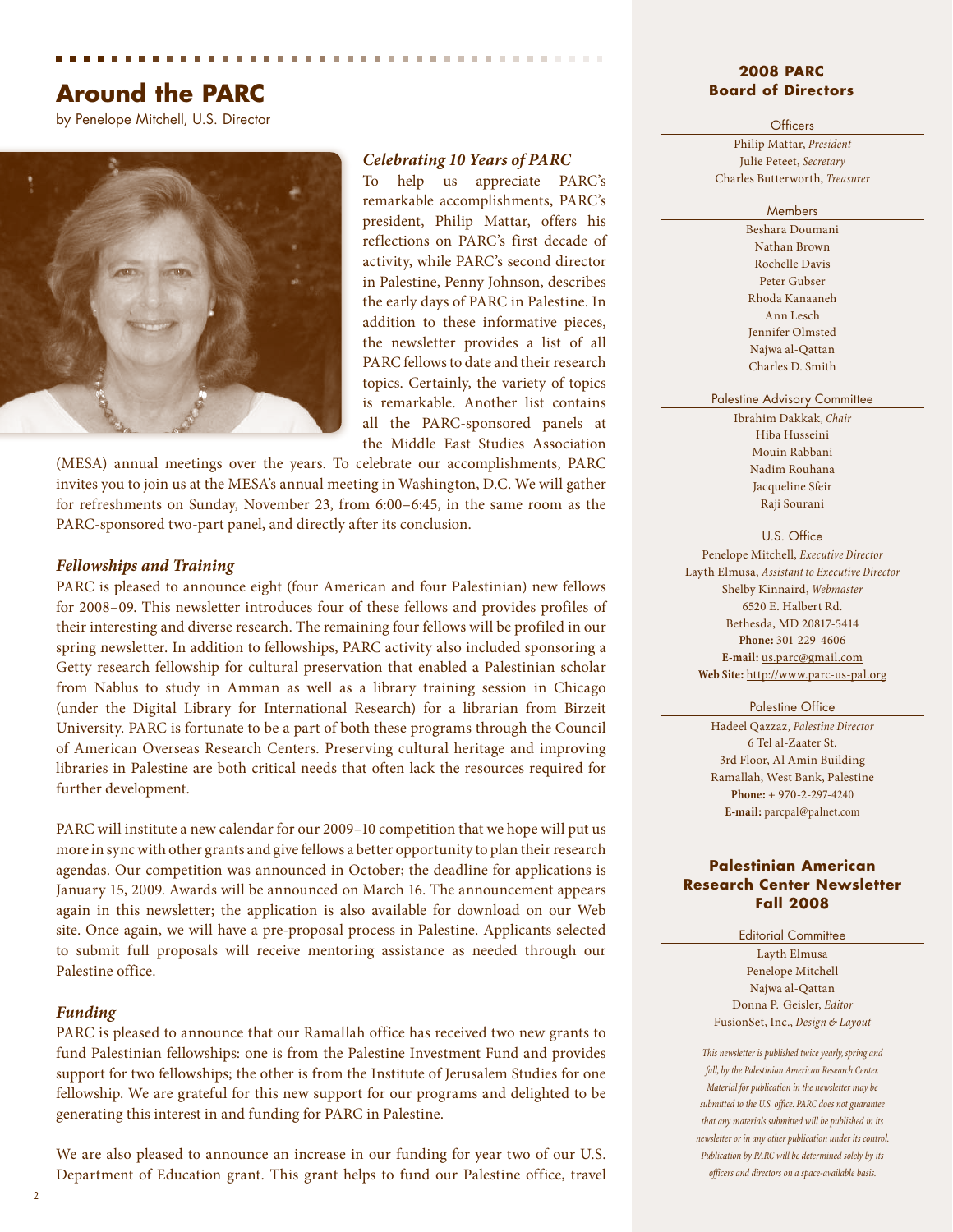for Palestinian participants on the PARC-sponsored panels at MESA, improvements to our Web site, and the production of our newsletter.

PARC also has a new, one-year extension grant from the Bureau of Educational and Cultural Affairs of the U.S. Department of State to fund our U.S. fellows. We are delighted that our funding level has been increased, and we are now able to raise the maximum grant amount for our 2009–10 fellowships. In addition, we have more support for our U.S. office.

#### *MESA*

PARC has a number of excellent events planned for MESA, and I invite you to join us for all of them. We are sponsoring a two-part panel titled "New Studies in Palestinian Society and Economy: A Panel in Honor of Rosemary and Yusif Sayigh" on Sunday, November 23, from 2:00–6:00 p.m. As mentioned earlier, we will celebrate 10 years of PARC in the same room immediately following the panel. PARC's Palestine director, Dr. Hadeel Qazzaz, will join us for our general meeting on Saturday, November 22, from 3:00–4:30 p.m. and talk about new activities in our Palestine office. The center section of the newsletter highlights MESA panels and presentation content that may be of interest to scholars on Palestine.

Once again, thanks to a generous grant from the U.S. Department of Education, PARC is pleased to provide stipends to a number of current and former fellows to present papers at MESA. Also thanks to the same grant, PARC is able to provide travel support to two PARC-sponsored MESA panelists, Rosemary Sayigh (from Lebanon) and Samia al-Botmeh (from Palestine), as well as to PARC's Palestine director, Hadeel Qazzaz.

#### *Board of Directors*

PARC is pleased to announce that Dr. Beshara Doumani was elected to the PARC board of directors as a representative of PARC's membership. Thank you all for participating in our elections.

#### *PARC on the Web*

PARC has a new address on the Web, a new Webmaster, and many updates that should prove useful for researchers on Palestine.

#### *PARC Palestine*

By the time you receive this newsletter, our Palestine director, Dr. Hadeel Qazzaz, will have been at the helm of our Ramallah office for one, very active year. In addition to generating new funding for Palestinian fellows as mentioned above, our new office, housed in the Institute of Jerusalem Studies (IJS), has initiated a number of stimulating new projects. PARC helped to fund a well-attended and well-received IJS/Birzeit seminar on sources for research in social history that included a number of board members and former fellows among the speakers. Thanks to a donation by board member Charles Butterworth, the IJS/PARC library was

able to acquire a valuable collection of scholarly journals. PARC is working with the Digital Library for International Research (DLIR) to develop an online catalog for the library. Work has already started on the Jerusalem Archives project, also funded by the DLIR. The project will conduct a survey of important archives and libraries in Jerusalem and make this information available on the Web. PARC is proud to announce that the first Gerner Award was conferred on a student at Birzeit University. The award was established in memory of our beloved board member, Deborah "Misty" Gerner.

#### *Spring Newsletter*

In light of the fascinating updates we received from alumni fellows last spring, we again invite former fellows to share their news in our spring 2009 issue of the newsletter. Additionally, we look forward to including synopses of fellows' final reports in order to inform our members of research outcomes and to help fellows in publicizing their work.

#### *Membership*

Please renew your PARC membership TODAY. Your support is critical: we count on membership dues to offer fellowships to Palestinian scholars; we also count on membership numbers to advocate more powerfully and convincingly for additional funding for research on Palestine. PARC's goal is to increase its membership significantly over the coming year. A large number of members have not renewed their membership for some time, even though they continue to receive our newsletter. We urge you to renew, and hope that you will consider additional contributions to help support worthy Palestinian academics. You can now renew or join and donate online using PayPal or credit card options at http://www.parc-us-pal.org. Please join in helping PARC to grow into a more substantial organization with greater membership support.



*Hadeel Qazzaz (left) and Penelope Mitchell*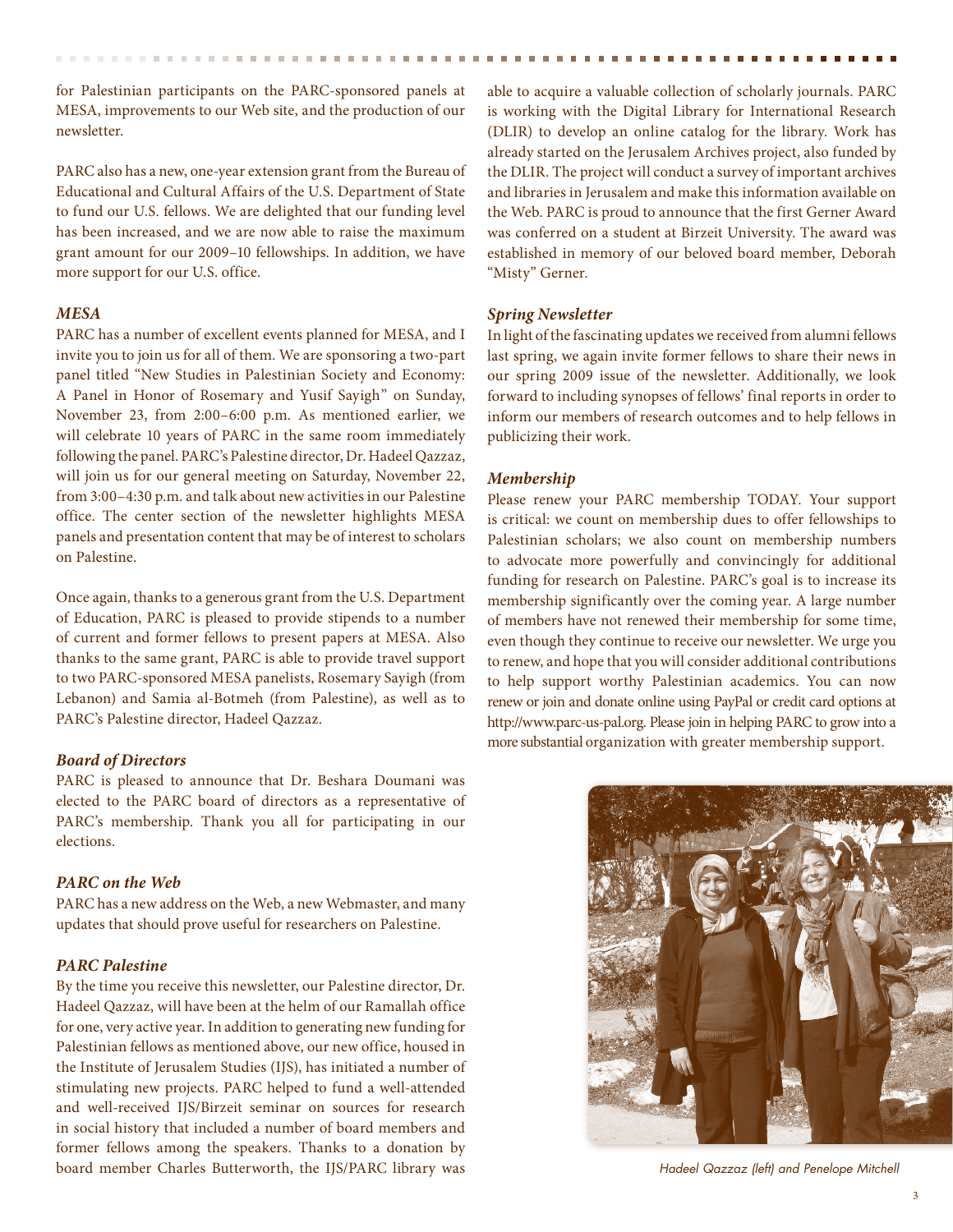#### Reflections Continued From page 1

been neglected, and PARC was established largely to encourage such studies.

Since 2000, PARC has awarded nearly 120 fellowships to researchers from 13 countries. Although most awardees have been Americans and Palestinians, other countries with PARC fellows include Israel, Germany, Canada, France, Great Britain, Egypt, Greece, Pakistan, Jordan, Turkey, and India. The ratio between men and women awardees has been almost even, with women slightly outnumbering men. The wide range of topics has included numerous historical studies covering late Bronze Age archaeology through research on aspects of the Ottoman and Mandate periods; various studies on economic development, water quality and distribution, waste management and recycling, occupational hazards for Palestinian workers, and maternal and child health; and a look at various social aspects of Palestinian refugee life.

PARC has also been active in other academic endeavors. PARC is an affiliate member of the Middle East Studies Association (MESA) and each year has organized a panel at MESA's annual meeting. Here, too, the topics vary: The Legacy and Impact of British Rule from 1922–1948; Contemporary Social Science Research on Palestine; Views of the Other in Israeli and Palestinian Textbooks; Contemporary Life in the West Bank and Gaza Under Ongoing Israeli Occupation; New Perspectives on Mandate Palestine; The Multiple Economies of Palestine: Survival or Development?; Palestinians Inside Israel Revisited; and The Palestine Police and the End of the Mandate: British, Arab, and Jewish Perspectives. We have begun a Web site that not only includes application forms for our awards, but also a comprehensive bibliography, chronology, and other reference material.

None of these accomplishments could have been undertaken without the support of many people and organizations. In addition to support from a number of American foundations and the U.S. Department of Education and later the U.S. Department of State, we are fortunate to have nearly 20 leading U.S. universities as institutional members. Well over 100 individual members also belong to PARC, many contributing more than their annual dues to help fund research on Palestine. Board members have been generous with their time. The board meets twice a year, but individual members perform various duties throughout the year. An Executive Committee meets every two months to help implement board decisions and provide guidance.

PARC would not be where it is today had it not been for its outstanding and dedicated staff. In terms of accomplishments and length of tenure, three directors stand out for their exceptional contributions. In 2000, Ann Mosely Lesch, a Villanova University professor, took over as U.S. director until 2004, when she left to become Dean of Humanities and Social Sciences at the American University in Cairo. Ann combined three rare talents: pathbreaking scholarship on Palestine, administrative ability, and energetic fund-raising. In addition, Ann received enormous assistance with PARC's fund-raising efforts from Mary Ellen Lane. In Palestine, PARC director Penny Johnson—a researcher at Birzeit University—increased our exposure and contacts, and nearly tripled the number of applicants for our awards. Penelope Mitchell, who took over as U.S. director in 2006, has broadened PARC's activities, expanded our base of support and membership, resumed fund-raising, and, in general, is applying her considerable talents to put PARC on an even more professional footing.

It is important to note that despite all of PARC's accomplishments over the past 10 years, we have still not substantially fulfilled our mission. While the Palestinians have been the focus of world affairs for decades, PARC lacks sufficient funding to make a greater impact. With a budget of well under \$200,000 and an endowment of just \$60,000, we are still one of the smallest centers within and outside of the Council of American Overseas Research Centers (CAORC). As a result, we are only able to award an average of a dozen fellowships a year, with a maximum of only \$6,500 for each fellowship—and we are unable to initiate more than a very few other important research projects in addition to these fellowships. Our small budget does not enable us to employ full-time directors and staff in the United States and Palestine as we would wish. Our Web site has the potential to become the source for anyone doing research on Palestine and the Palestinians, but it is still a work in progress. We need more applicants from Europe and Israel, where a considerable amount of scholarship is being done. And while we are grateful for the moral and financial support PARC receives in the United States, the support is not commensurate with our goals and needs.

If we are truly to fulfill our mission and to increase the scope, quality, and quantity of Palestinian studies, we need to increase considerably our efforts over the next decade. I have faith that our staff, members, and current and potential funders share a belief in the importance of PARC's work and will stand behind this belief with both their moral and financial support.

#### *Please renew your PARC membership TODAY*. *We need your support!*

You can now renew your membership, donate, or join online using PayPal or credit card options at http://www.parc-us-pal.org.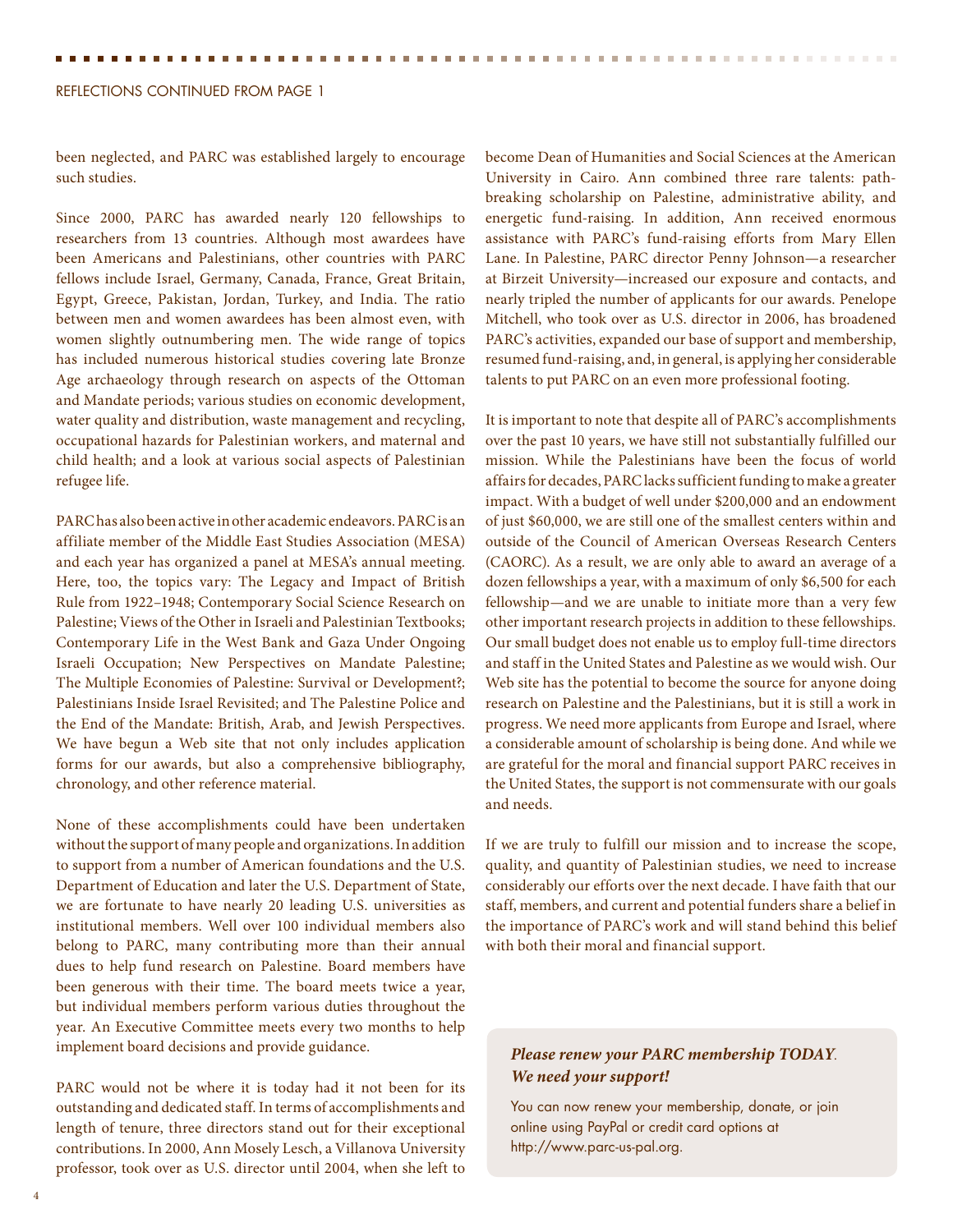# **PARC's Palestine Office in the Making**

by Penny Johnson



"Would you be interested in directing PARC's Palestine "office" on a parttime basis?"

When Ann Lesch e-mailed me in the spring of 2002, Israeli tanks were still parked in downtown Ramallah and curfews were strictly enforced. I was cheered when Ann explained that

I could do the job from my house! Most importantly, however, PARC's mission to promote Palestinian studies—and young scholars pursuing the same—seemed critical to a research community in Palestine facing problems from physical restrictions and lack of scholarly access to the mounting mundane pressures of maintaining academic life under daily hardships.

Since that time, I have thought of myself as PARC's war-time director; although, Mouin Rabbani, who steered PARC through the first difficult years of the Al Aqsa Intifada might also claim this unfortunate title. Indeed, my first days on the job, in mid-September 2002, found Ramallah once more under a week-long curfew. The morning the curfew lifted, I ordered some essential fax and computer equipment; it was delivered and installed in hours, a testament to the community resourcefulness that would mark my three-year PARC experience with Palestinian doctoral students and scholars here.

"Can't we turn the fax off when we are sleeping?" Raja, my husband, inquired in as reasonable a tone as he could muster. The ring of the fax was insistent and constant. In response to the difficulties faced by the local research community, PARC had instituted a call for pre-proposals, where local researchers could submit a brief description of their research project, in either English or Arabic. The PARC "office," along with the hard-working PARC advisors in Palestine, under the able chairmanship of Ibrahim Dakkak, would then select promising projects and work with researchers to develop full proposals. The idea was perhaps too successful, as the ring of the fax attested. Each year I worked with PARC, more than 60 pre-proposals were submitted, with about a third coming from Gaza. In 2003, the subjects ranged across disciplines from Ottoman history and archaeology to current and dire environmental, educational, and developmental problems to thorny issues of democracy and nationalism and to new media and new directions in women's movements and civil society.

While this "embarrassment of riches" has its negative side in an office of one, it also demonstrates remarkable resiliency and determination from Palestine's research community. One year, two proposals came from researchers living in Khan Yunis refugee camp on October 25, 2004, a day when a particularly brutal Israeli attack on the camp killed at least 16 people. While it is important not to romanticize researchers in Palestine—which has both its unusual constraints and the usual problems of academic research everywhere—the persistence of the Palestinian research community and its development even under adverse circumstances was truly inspiring. I also learned much about stamina from my colleague at the U.S. office, Ann Lesch. Whether we were trudging together through checkpoints to get to An-Najah University or corresponding in a deluge of e-mails, Ann was always a model of both cooperation and plain hard work.

A project that I hope PARC will be able to continue in the future is the Jerusalem Archives project. Our 2004 workshop here with scholars who literally have a life-long knowledge of the riches and the problems of libraries and archives in Jerusalem pointed both to the usefulness and urgency of global scholarly attention to these precious resources.

Ramallah this summer is hosting a dazzling array of cultural festivals, rather than remaining locked behind shutters with tanks in the street. Sadly, other Palestinian towns—and the whole of Gaza—are enduring much harsher conditions. In particular, the question of students who need to leave Gaza for graduate education—whether the Fulbright scholars or students with scholarships and places elsewhere—deserve the support not only of PARC, but of the global academy.

PARC now has a public office, directed by the able and experienced Dr. Hadeel Qazaaz, formerly an advisor to PARC Palestine. There are new opportunities for academic exchange and scholarly cooperation—so PARC members and friends, please drop by. Let's break academic isolation visit by visit!

#### **PARC brings Rosemary Sayigh to MESA**

Rosemary Sayigh will speak at the PARC-sponsored MESA panel about her new work, *"Palestinian Women Narrate Displacement: A Web-based Voice Archive."*

#### **Alumni in the News**

All PARC fellows are invited to submit their news for publication in the spring newsletter. Please send to **us.parc@gmail.com**. We look forward to hearing from you!

#### **Alumni Final Reports**

All PARC fellows are invited to submit synopses of their final reports for publication in the spring newsletter. Please submit to **us.parc@gmail.com**.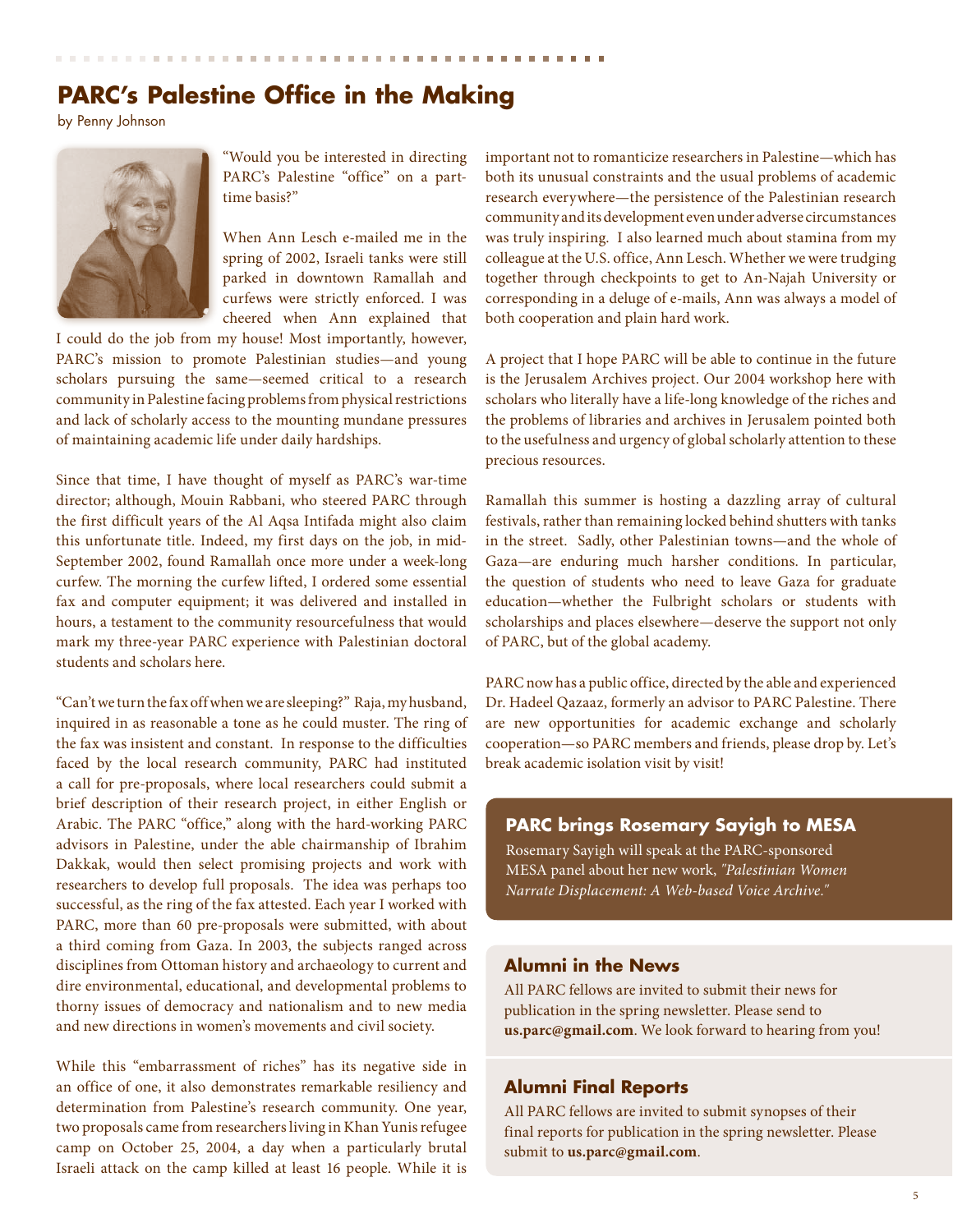# 2008-2009 - Fellowships among these four generational groups and for positioning wormen's narratives within the current sociopolitical changes



Isis Nusair **Gendered Politics of Location of Four Generations of Palestinian Women in Israel, 1948–2008**

#### *Synopsis of Research*

Isis Nusair's research examines the gendered politics of location of four generations of Palestinian women in Israel, 1948–2008. Nusair argues that women from each generational group were marked, albeit differently, by certain political events in a way that thereafter affected how they looked at themselves, how they defined their generational group, and how they defined their relation to the state of Israel. Although one would assume that the sociopolitical changes resulting from the creation of the state of Israel in 1948 had significant impact on women from all four generations, there were still particular gendered processes that intersected with militarized and nationalized ones that marked the experiences of each generational group.

#### *Methodology*

Nusair plans to use the snowball approach (where one person tells the researcher about another person to interview) to conduct 30 to 50 open-ended interviews with women from all four generations during July through September 2008 and November through January 2009. This research will allow for an examination of the points of intersection and departure

women's narratives within the current sociopolitical changes taking place in the state of Israel. It will also allow for an examination of their agency and resistance to limitations in their lives in both the private and public spheres.

#### *Significance of Research*

This research is significant in that it examines the gendered nature of generational experiences. It involves narrative analysis of those events and a critical examination of the private and public nature of these narratives as they constitute the universe of meaning within which generational identities are constructed and negotiated. The absence of voice for Palestinian women citizens of Israel in both Israeli and Palestinian official history and the majority of academic writing is troubling since it renders these women invisible and makes gender-neutral assumptions about their lives. This invisibility is multiplied by the marginalization and Orientalist representations of Palestinian history in Israeli official and collective narrative and ethos. This research coincides with Israel's celebrations of 60 years of independence and Palestinian commemoration of 60 years of Nakba. It comes at a critical time in the history of the state of Israel as the Israeli parliament is considering drafting a constitution for the country that will determine, in part, the relationship between its Palestinian citizens and the Jewish national majority. Focusing on narrative analyses of the experiences of four generations of Palestinian women in Israel will allow for understanding the multiplicity of their histories and the intersectionality of their generational experiences.

Isis Nusair is an assistant professor in both international and women's studies at Denison University and received her Ph.D. in women's studies from Clark University in 2007. *She can be reached at nusairi@denison.edu.*



Ammar Al-Dwaik **The Role of Islamic Social Organizations in the Social Welfare and Safety Net Systems in the Palestinian Territories**

Ammar al-Dwaik's research examines the role of Islamic social organizations (ISOs), including Zakat committees, in supplying a social safety net to Palestinians in the occupied territories. His work will assess the contributions of Islamic Social

Organizations (ISOs), the challenges they face, and how their role is affected by the provision—or the lack thereof—of social services by the state and other organizations. This assessment will fuel an analysis of how the state might intervene to ensure the persistence and development of ISOs while making them more accountable and equitable.

The underlying assumption of this research is that the political sector in the Palestinian territories has either worked to create socioeconomic challenges (in the case of the Israeli authorities) or has failed to address them (in the case of the Palestinian Authority). The failure of the state, or in some points its absence, has been filled by a variety of actors and institutions, among them ISOs. The main hypothesis of the research is that ISOs,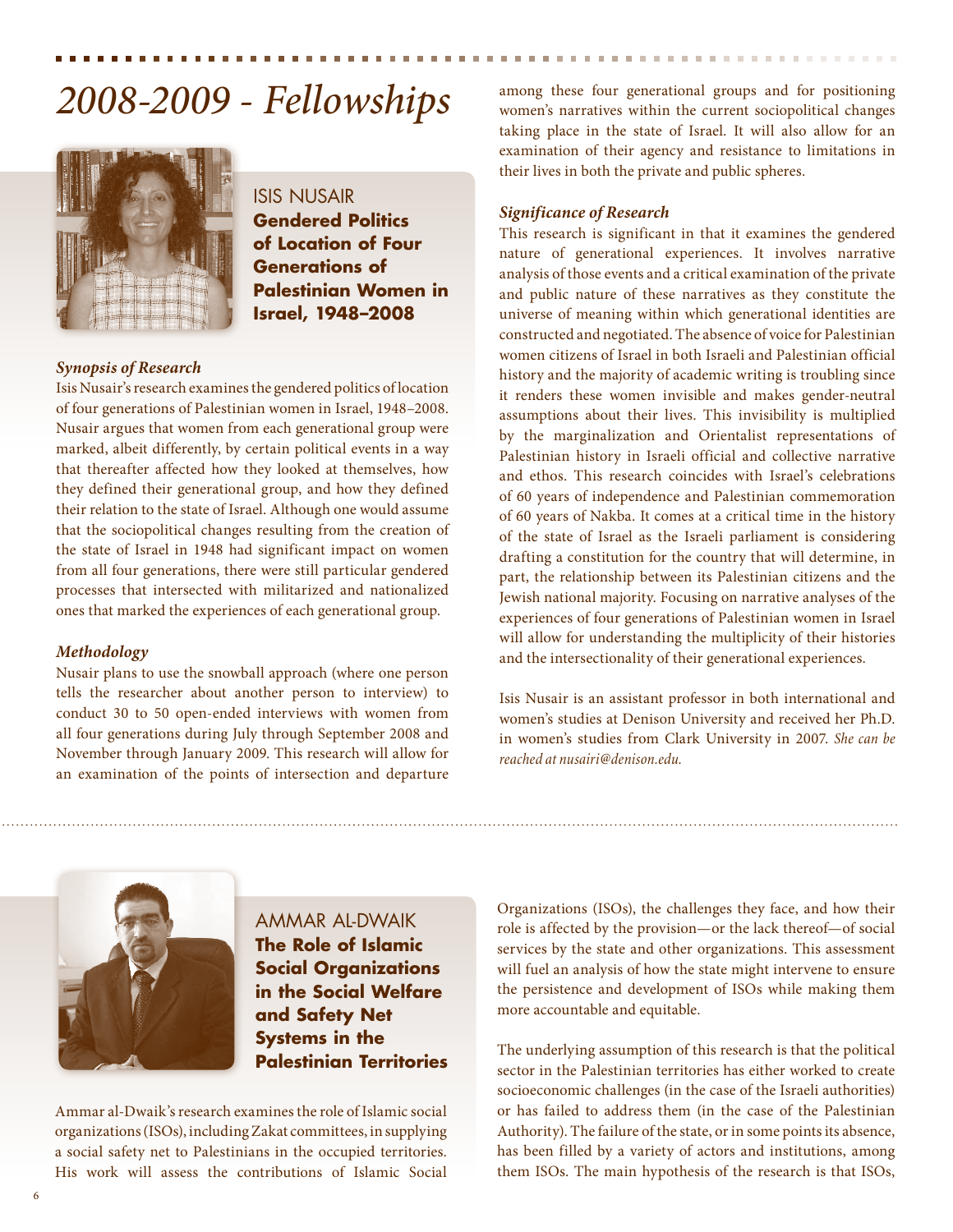due to their Islamic (religious) component, have unique abilities to mobilize, collect, and distribute resources that other local or international, secular NGOs do not enjoy. Consequently, ISOs are increasingly playing an important role in providing a social safety net for many Palestinians in the Palestinian territories. The Palestinian Authority (PA), which is in the process of state-building, needs to embark on innovative strategies and policies that utilize and build on existing institutional and organizational arrangements in the Palestinian territories and incorporate these organizations and institutions into the social and political development process.

Al-Dwaik's methodology will include the use of available data from the Palestinian Ministry of Social Affairs, the Palestinian Bureau of Statistics, and other relevant institutions. He will conduct semi-structured and open-ended interviews with both Islamic and secular social activists and government officials, as well as make field visits to ISOs.

Literature on ISOs in the Palestinian territories has thus far focused on the political dimensions of these organizations, particularly their relationships with broader sociopolitical Islamic movements like Hamas and the Muslim Brotherhood. The focus on the political aspect excludes from the analysis the hundreds of ISOs that are actively engaged in serving Palestinian society and have loose or no political affiliation. It is here that Al-Dwaik will aim much of his attention.

Al-Dwaik hopes that his research will provide insight into the functioning of ISOs in the Palestinian territories as well as elsewhere in the Middle East and Muslim world. He argues that the state cannot effectively engage in providing social safety nets and welfare to its population unless it understands the role of religious organizations and actors in providing social services.

Ammar al-Dwaik is a doctoral candidate in social policy at the Heller School at Brandeis University. *He can be reached at adwaik@brandeis.edu.*



Sherene Seikaly **Food for All Under Control: Nutrition and Colonial Development in Palestine**

Sherene Seikaly's research project explores the links between nutrition, colonial development, and war-making in 1940s Palestine. As Europe moved toward total war in the late 1930s, the crises of supply and distribution of basic goods became a growing concern for Britain and its colonies. The colonial state in Palestine played its part in a broader regime of British wartime economic control in the Middle East by instituting a command economy in stages, from the control of importers through licensing in 1939 to a monopoly on all imports and locally produced foodstuffs by 1942. The colonial state made intimate incursions into people's daily lives through various phases of food rationing.

Food rationing is an understudied component of the Colonial Office's tentative turn to development in 1940. The twentiethcentury study of nutrition came into its own during World War II and inspired debates on the controversial links between poverty and malnutrition in the House of Commons and the Colonial Office. The role of food in war was part of a broader debate on the new meaning of British colonial development and welfare. Differentiated caloric standards for the "Western"

and the "Oriental" echoed earlier vocabularies of scientific racism and contributed to the categorization of and disparities between the "Arab," the "Oriental Jew," and the "European Jew" in Palestine. By studying the British colonial state apparatus of food control and rationing as well as Palestinian Arab and European Jewish institutional and individual reactions to these policies, this project will reveal the links between colonialism and notions of collective well-being.

Three sets of scholarship inform this project. First, this study will contribute to the expansive work on the history, society, and politics of early twentieth-century Palestine. Second, it will explore how the exigencies of the two world wars reshaped interactions among the state, private capitalists, and consumers in Palestine specifically and the Middle East more broadly. Third, this project will provide critical historical and contemporary studies of development with a case study that unpacks the notions and trajectories of "basic needs" and general welfare in a colonial context.

Sherene Seikaly has a joint Ph.D. in history and Middle East studies from New York University. She is currently a postdoctoral fellow at the "Europe in the Middle East – The Middle East in Europe" Program at the Wissenschaftskolleg zu Berlin. *She can be reached at srs272@nyu.edu.*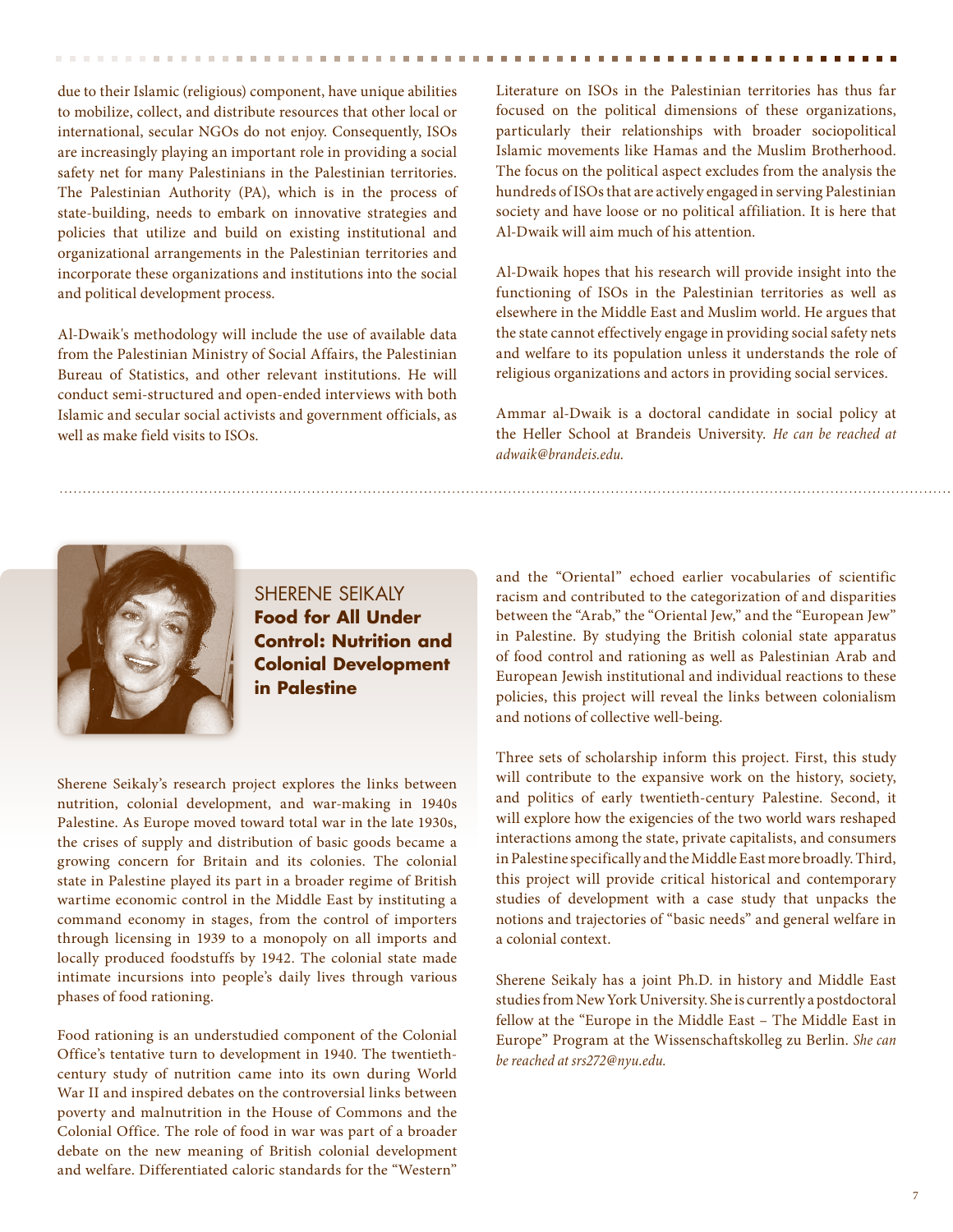# *2008-2009 - Fellowships*



DANA HERCBERGS **Playscapes: Children's Folklore As Articulation of Local-National Identity in Jerusalem/ al-Quds**

Dana Hercbergs' dissertation exposes the everyday lives of Palestinian and Israeli children and teens throughout the last 60 years in Jerusalem. Motivated by her interest in the city's post-1948 social landscape, the research engages adults' memories and young people's contemporary lives to tell a story of children's culture over roughly three generations. In addressing both sides of this divided city, the study's questions converge around the themes of leisure and play, youth groups and hangouts, patterns of mobility and routes, and places of tension and conflict. Combining these aspects, Hercbergs uses the term "playscapes" to refer to the contexts where young people make their own mark on the city through their routines and traditions.

In an effort to address both continuities and fissures in the lives of Jerusalem's young residents in the last half century, Hercbergs focuses on enduring as well as emergent forms of children's folklore and youth culture. In interviews with adults, personal objects such as photographs, collectibles, and family heirlooms were solicited to conjure narratives about the past. Hercbergs also followed residents on guided tours of their neighborhoods, which called forth personal memories of the city, its material and emotional landscapes. Research with children and teens combined hanging out with informal interviews, in addition to observing their new trends, behaviors, and local knowledge while accompanying them about the city and to their homes. One emerging issue for both Israelis and Palestinians was the role of childhood memories in constituting a golden age in relation to the current socio-political environment in addition to the latter's impact on changing notions of childhood and youth.

. . . . . . . . . . . . .

Hercbergs' aim in this research is to contribute a heretofore neglected perspective of Jerusalem's social history after 1948 and, more broadly, a perspective of children's cultural (re)production of space. Studying young people's daily lives in a multicultural yet fragmented city exposes processes by which local subjects are socialized into and participate in, perpetuating the borders of their national and religious communities. This ethnographic study renders young people's insights on historical events, accounting for both tradition and authority in guiding their actions and behaviors, as well as young people's subjectivity in negotiating their inherited reality.

Dana Hercbergs is a doctoral candidate in Folklore and Folklife at the University of Pennsylvania. *She can be reached at hercbergs@yahoo.com.*

# *Celebrating PARC-sponsored Panels at MESA*

Since 2000 PARC has sponsored nine remarkable panels on Palestine, bringing together prominent scholars to address a diversity of topics. *(An asterisk after a name indicates a current or former PARC board member, director, or fellow.)* 



**Contemporary Social Science Research on Palestine Emporary Social Science Research on Pal**<br>Chair: Anne Lesch, Villanova University<br>Indith Tucker Georgetown University **Judith Tucker**, Georgetown University  *Writing the History of Palestine* **Glenn Robinson**, Naval Post Graduate School *Current Political Science Theory and Method in the Study of Palestine* **Julie Peteet**\*, University of Louisville *Beyond and Within the Political: Gender and Scholarship on Palestine* **Mouin Rabbani**\*, Palestinian American Research Center *Social Science Research in Palestine*

**Views of the Other in Israeli and Palestinian Textbooks vs of the Other in Israeli and Palestinian T**<br>Chair: Philip Mattar<sup>\*</sup>, United States Institute of Peace<br>Fouad M. Moughrabi. Oattan Foundation **Fouad M. Moughrabi**, Qattan Foundation *The Politics of Palestinian*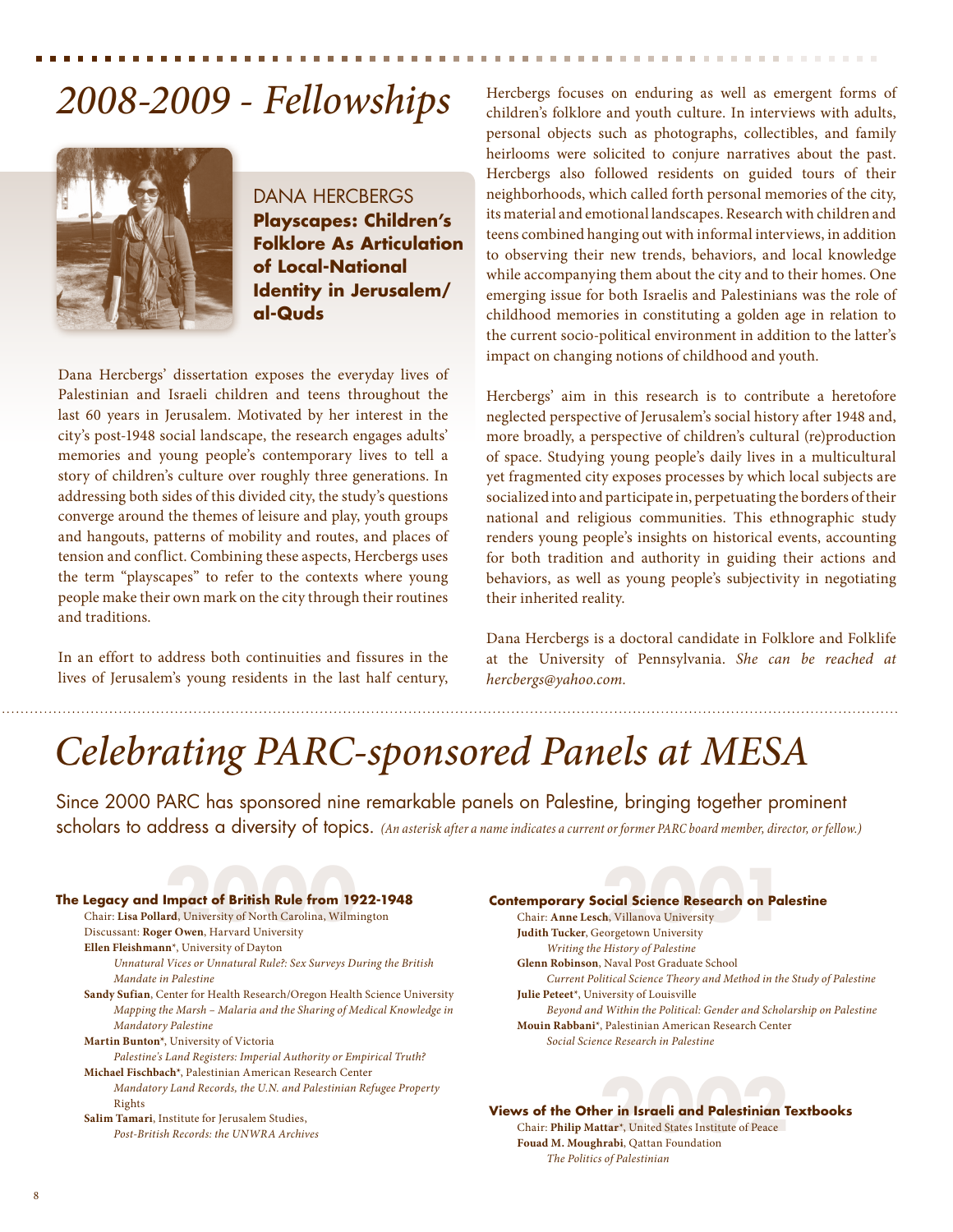**Issam Nasser**, Institute of Jersusalem Studies *Overview of Palestinian Textbooks*

**Nathan Brown\***, George Washington University

*Debating Palestinian Democracy: The Effort to Write a New* 

*National Curriculum* **Ruth Firer**, Hebrew University

 *A Comparative Study of Israeli and Palestinian Social Studies Textbooks* **Ilan Pappé**, Haifa University

*The Silencing of Critique: The Case of History Textbooks in Israel*

## **Palestine Today: The Possibilities and Limits of Life under Occupation 2003**<br> **2003**<br> **2003**<br> **2003**<br> **2003**<br> **2003**<br> **2003**<br> **2003**<br> **2003**<br> **2003**<br> **2003**<br> **2003**<br> **2004**<br> **2004**<br> **2005**<br> **2005**

 Chair and Discussant: **Ibrahim Dakkak\***, Chair, Advisory Committee, Palestinian American Research Center **Penny Johnson\***, Palestine Director, Palestinian American Research Center *A Father's No Shield for His Child: Crisis and Change in Palestinian* 

- *Families and Gender Dynamics in the Second Palestinian Intifada* **Lori Allen\***, University of Chicago
- *The Banalization of Violence and the Nationalization of Emotions: Towards an Ethnography of the Palestinian Intifada*

**Manal Jamal\***, McGill University

- *Popular' and 'Not So Popular': Responses to Donor Assistance in Palestine* **Khalid Furani\***, Graduate Center, City University of New York
- *Secular Prayers: An Ethnographic Encounter with Contemporary Palestinian Poetry*

**Carol Malt\***, Independent Scholar *Museums: Cultural Survival under Occupation*

#### **New Perspectives on Mandate Palestine**

Organizer/Moderator: Martin Bunton<sup>\*</sup>, University of Victoria **Ilana Feldman\***, Columbia University **Penny Johnson\***, Palestinian American Research Center **Salim Tamari**, Institute of Jerusalem Studies **Sherene Seikaly\***, New York University **Mahmoud Yazbak**, University of Haifa

## **The Multiple Economies of Palestine: Survival or Development? 2005**

Organized & Chaired by **Sara Roy**, Harvard University **Jennifer Olmsted\***, Drew University

 *Examining the Palestinian (and Israeli) Economies within the Framework of Sanctions*

**Claude Bruderlein**, HPCR, Harvard School of Public Health *Gaza 2010: A Prospective Assessment of Palestinians' Livelihood in the Gaza Strip*

**Leila Farsakh**, University of Massachusetts, Boston *The Multiple Economies of Palestine: Survival or Development?*

**Dennis J. Sullivan\***, Northeastern University & PARC *Prospects for Egypt-Palestine Free Trade and Economic Cooperation: A Policy Analysis*

**Nubar Hovsepian**, Chapman University *Neoliberalism & Palestinian Economic Development Strategies (1993-2003)*

#### **Palestinians Inside Israel Revisited**

Organized by **Isis Nusair\* 2006** & **Rhoda Kanaaneh\*** Chair **Cynthia Enloe**, Clark University  **Discussants Lisa Hajjar**, University of California, Santa Barbara and Rebecca Torstrick, Indiana University, South Bend **Samera Esmeir**, University of California, Berkeley *Abandoned by Whom?: A Palestinian Story of Return*

**Honaida Ghanim**, Harvard University *Crossing the Border: Confrontation Strategies* **Lena Meari**, University of California, Davis *The Roles of Palestinian Peasant Women 1930-1960: Al-Birweh Village as Model* **Isis Nusair**\*, Denison University *Gendered Politics of Location of Three Generations of Palestinian Women in Israel, 1948-1998* **Leena Dallasheh**, New York University *Al-'Ard, a Pan-Arab Nationalist Movement in Israel from 1959 until 1965* **Shira Robinson\***, University of Iowa *Guns, Coffee and Tractors: The Making of Non-Jewish Folklore in 1958 Israel* **Rhoda Kanaaneh\***, Columbia University *A Good Arab in a Bad House? Unrecognized Villagers in the Israeli Military* **Amal Eqeiq**, University of Washington *Louder than the Blue I.D.: Palestinian Hip-Hop in Israel* **Ibtisam Ibrahim**, Washington College *Immigration Patterns among Arab Palestinians in Israel*

## **The Palestine Police and the End of the Mandate: British, Arab, and Jewish Perspectives 2008**<br>**2008**<br>**2008**<br>**2008**<br>**2009**<br>**2009**<br>**2009**<br>**2009**<br>**2009**<br>**2009**<br>**2009**<br>**2009**<br>**2009**

**THE REAL** 

Organized & Chaired by **Eugene Rogan\***, St. Antony's College, Oxford J**ohn L. Knight**, University of Oxford *Securing Zion? Public Security in Mandate Palestine*  **Yoav Alon**, Tel Aviv University *Treading a Fine Line: The Jewish Segment of the Palestine Police* **Adel Yahya**, PACE, Ramallah *Arab Policemen in Mandate Palestine: Conflict of Loyalties*  **Eugene Rogan\***, St. Antony's College, Oxford *The British in the Palestine Police: Narratives of Adversity* 

## **New Studies in Palestinian Society and Economy: A Panel in Honor of Rosemary and Yusif Sayigh Palestinian Society and Econo**<br> **2008 Consumery and Yusif Sayin**<br> **2008** Constant Linuxeity

 Organized by **Rochelle Davis\*** , Georgetown University, **Jennifer Olmsted\***, and **Beshara Doumani\*** Part I – Chair: **Roger Owen**, Harvard University Discussant: **Jennifer Olmsted\***, Drew University **Leila Farsakh**, University of Massachusetts*,* Boston *Revisiting the Palestinian Economy after 40 Years of Occupation: The Legacy of Yusif Sayigh's Works* **Basel Saleh**, Radford University *An Analysis of the Palestinian Fiscal Situation: Challenges and Consequences* **Samia al-Botmeh**, Birzeit University *Labour Market Gender-Differentiated Impact of Israeli Movement Restrictions in the West Bank and Gaza Strip* Part II – Chair: **Julie Peteet\***, University of Louisville Discussant: **Beshara Doumani\***, University of California, Berkeley **Randa Farah**, University of Western Ontario *Refugee Camps and the Shifting Political Landscape* **Isabelle Humphries\***, St. Mary's College, University of Surrey, UK *Homeless in the Homeland: Survival Narratives of Internal Refugees under Military Rule in Nazareth 1948-1966* **Diana Allan\***, Harvard University *"Nar Taht Al-Ramade" [Fire under Ash]: Remembering the Fall of Tel a'Zaatar* **Rosemary Sayigh**, Independent Scholar *Palestinian Women Narrate Displacement: A Web-based Voice Archive*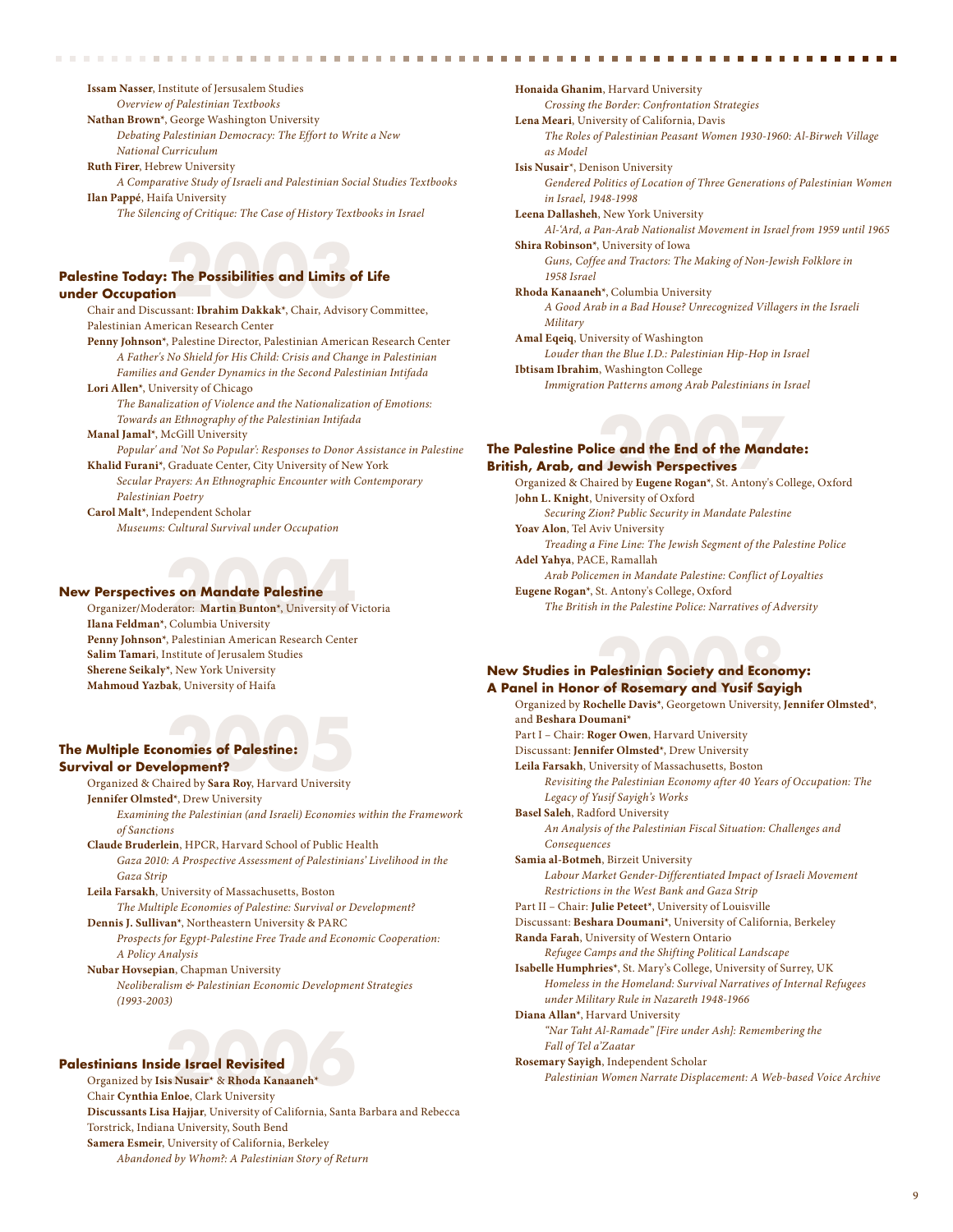# *Celebrating 10 Years of PARC Fellowships*

#### 2000–2001

**Rabab Abdulhadi** "Oslo Accords and the Fate of Palestinian Refugees"

**Martin Bunton** "The Influence of Sir Ernest Dowson on the Definition of Property Rights in Palestine"

**Frances Hasso** "Paradoxes of Gender/Polictics: Nationalism, Feminism and Modernity in Contemporary Palestine"

**Fred Lawson** "Rethinking the Emergence of Palestinian Arab Nationalism"

**Weldon C. Matthews** "The Istiqlal Party: A Study of Arab Nationalism in Mandatory Palestine"

**Daniel B. Monterescu** "Jewish-Arab Relations, Urban Space and the State in Palestinian-Israeli Mixed Towns"

**Walid Sabbah** "Identification of Surface Water and Groundwater Flow Patterns in the West Bank of Palestine"

#### 2001–2002

**Lori Allen** "The Uncertain State of Palestine: 'Pain and Suffering' in Nationalism and State-Building"

**Michelle Campos** "A Shared Homeland and Its Boundaries"

**Khaled Furani** "Modern Poets Contesting Power"

#### **Awad Eddie Halabi**

"Transformation of the Prophet Moses Festival and Shrine at Jericho: from Local Worship to Nationalist Identity"

**Abdul Latif Husseini** "Enhancing Research in Epidemiology in Palestine"

**Manal Jamal** "After the 'Peace Process': Foreign Aid and the Political Economy of Marginalization"

**Carol Malt** "Museums and Women in Palestine

**Hafez Shaheen** "Storm Water Drainage in Arid and Semiarid Regions West Bank as a Case Study"

#### 2002–2003

**Thomas Abowd** "Jewish-Arab Relations and the Spatial Dimensions of Everyday Life in British Colonial Jerusalem, 1917–1948"

**Yousef Daoud** "The Gender Gap and Returns to Schooling In Palestine: An Empirical Assessment"

**Amal Jamal** "The Politics of Minority Media in Ethno-National States: the Roles of Arab Media in Israel"

**Laleh Khalili** "Citizens of an Urban Kingdom: Stateless Refugees, Commemoration and Contention"

**Menza M. Qato** "Narrating the Catastrophic: Counter-Nationalism and Palestinian Historiography, 1948–1964"

**Shira N. Robinson** "From Palestinian Subjects to 'Arab Minorities' and Back Again: A Social History of Palestinians Under Israeli Military Rule, 1948–1966"

**Musa Abdel Karim Sroor** "Process of Transformation of the Pios Foundations (Waqf) Toward Private Property in Jerusalem, 1858–1917"

**Haim Yacobi** "Urban Ethnocracy: The Construction of a City and Identities"

#### 2003–2004

**Mohammed Ibrahim Abu Daya** "A Primary Assessment of Sea Water Quality Along the Coast of the Gaza Strip"

**Khalid Hafiz Abu Dayeh** "Palestine Archives of the British Mandate Period: Dispersal, Destruction, and Reconstruction"

**Diana K Allan** "An International Study of the Cultural Production, Transmission and Uses of History Among Palestinian Refugees in Three Camps in Lebanon"

**Farid al-Salim** "Provincial Palestine: A Social History of Tulkarm in the Late Ottoman Period"

**Gail Boiling** "Mapping Out a Return/Compensation/Restitution Claims Mechanism for Palestinian Refugees That Complies With the Resolution 194 Formula"

**Ilana K. Feldman** "Government Assembled: The Work of Rule and the Making of Gaza (1917–1967)"

**Ahmed Ra'fat Mustafa Ghodieh** "Land-Use Changes in the West Bank by Satellite Remote Sensing and Geographical Information Systems (GIS)"

**Samer Hamidi** "Estimating Cost Savings and Health Effect of Implementing an Essential Drug List"

**Maher Zuhdi Hashweh** "Palestinian Students' Conceptions of Democracy"

**Amal S. Hudhud** "The Management of Olive Oil Mill Wastewater in Palestine"

**Yousef Taiseer Jabareen** "The Palestinian Minority in Israel and the Israeli Supreme Court"

**Islah Mohamed Jad** "Women in Transition—Reconstruction of the Palestinian Women's Movement Under the New Palestinian 'State'"

**Rhoda Kanaaneh** "Palestinian Soldiers in the Israeli Military"

**Morag M. Kersel** "Selling the Past: Global Strategies for Cultural Property Protection"

**Basem Lutfi Ra'ad** "Palestinian Subaltern Heritage: Ancient and Modern"

**Thomas M. Ricks** "Voices From the Schoolyards: Memories of Palestine, 1855–1973"

**Sherene Seikaly** "Dairy Queens and Sour Cream Arabs: Palestinian Cultures of Consumption in Israel"

**Linda Tabar** "Figuring Palestine: The Transformation of National and Colonial Discourses and the Construction of Spaces of Memory and Identity From Below"

#### 2004–2005

**Nadia L. Abu-Zahra** "Development and Conflict: Community-Based Development in Complex Emergencies"

**Abdul Aziz Ameen Mousa Arrar** "The Role of Villagers in Jabal Nablus in the Great Revolt (1936– 1939)"

**Susan Greene** "Violence, Trauma, Resilience and Creativity in Occupied Palestine"

**Ghassan C. Haddad** "The Zionist Co-Option of Sport in Palestine: Constructing the Palestinian Sport Narrative"

**Maia G. Hallward** "Building Space For Peace: Identity and Discourse in Israel/Palestine"

**Yosef Jabareen** "Space and Trust: A New Concept for Understanding the Contribution of Planning Policies to Conflicts in Cities: The Case of Nazareth"

. . . . . . . . . . . . . .

**Abigail Jacobson** "From Empire to Empire: Continuity and Change in Palestine in the Transition Between the Ottoman and the British Rules, 1911–1925"

**Abed al-Nasser Makky** "Dilemmas of Local Government: Institutions in the Emerging Palestinian State"

**Jennifer C. Olmsted** "The Palestinian Economy in Crisis: The Impact on Labor Markets"

**Senay Ozden** "Forgotten Exiles: Palestinian Refugees in Syria"

**Wendy Pearlman** "Public Opinion, Political Fragmentation, and Capabilities in the Second Intifada: Analysis of Palestinian Use of Force"

**Julie M. Peteet** "An Ethnography of Israel Closure of Palestinian Areas"

**Mrinalini Rajagopalan** "Stealing Beauty"

**Moain Sadeq** "The History and Archaeology of Gaza During the Bronze Age"

**Mohammed Hussein Sawalha** "Word Connotation in the Second Palestinian Intifada"

**Usamah Salim Shahwan & Romell Soudah** "Public-Private Partnership as a Strategy for Economic Development in Palestine"

**Nahda Younis Shehada** "Islamic Family Law: Debate and Practice"

**Yael Warshel** "Childhood Constructions of the Palestinian National Identity"

**Adel Said Zagha** "Rural-Urban Migration in Developing Countries and the Portfolio Theory: A Case Study of Palestine"

#### 2005–2006

**Riyad Abdel-Karim & Amer M. El Hamouz** "Usage of Stone Cutting Waste in Producing Chemical Construction Products"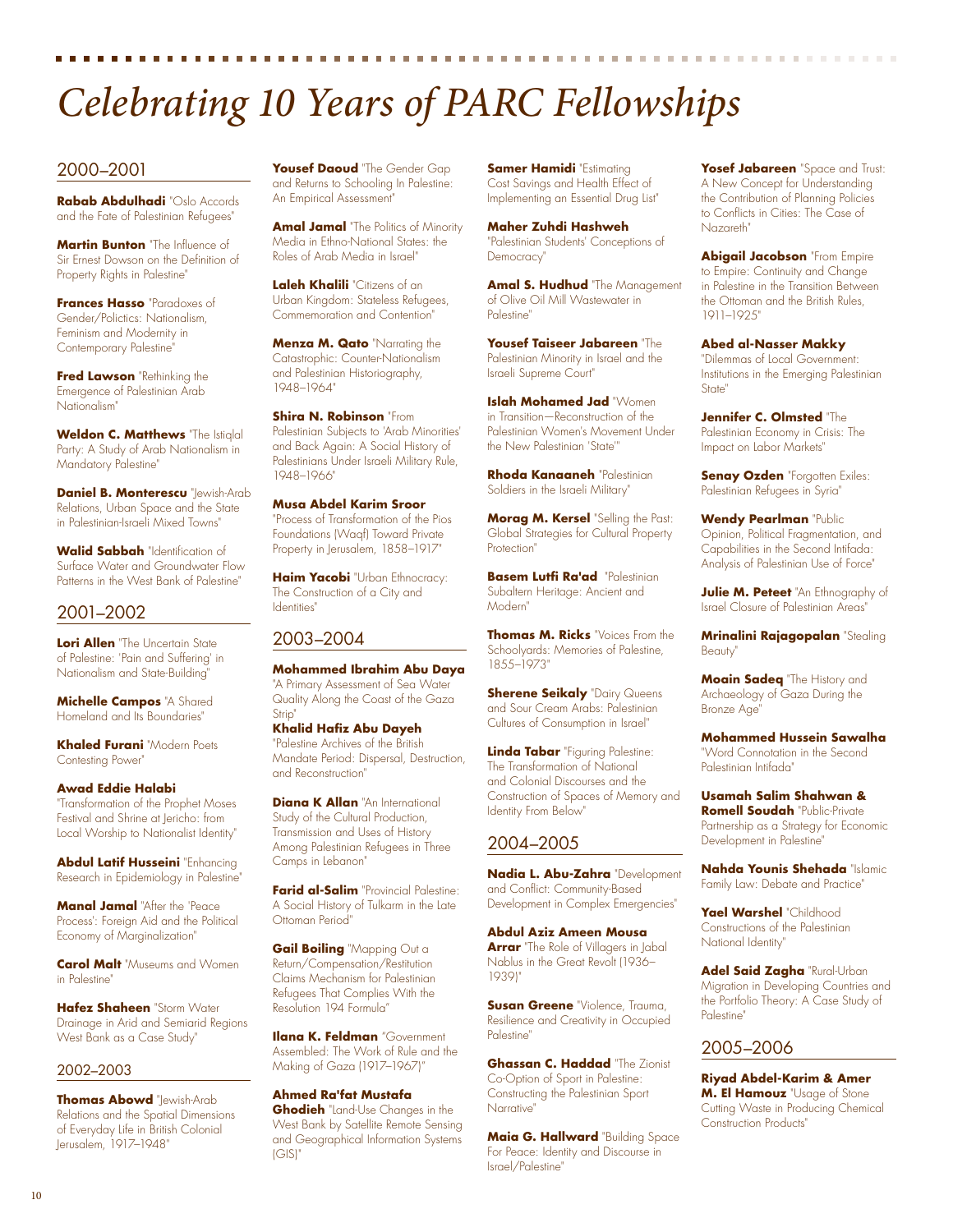**Luay Abdul-Hafiz Shabaneh** "Palestinian Unemployment in the International Context: On the Relevance of International Comparisons Based on the ILO Labour Force Framework, a Comparative Study"

**Adnan Ibrahim al-Hindi** "Prevalence and Diagnosis of Cryptosporidium Parvum Among Children in Gaza City"

**Ghada AlMadbouh** " 'Coexistence with them is possible but partnership is not!' An Inquiry into the Struggle between the Palestinian Authority Fatah Elites and Hamas over Governance."

**Mohammad Nihad Almasri** "Characterization of Alexander Wadi: Analysis of Pollutant Input Loadings, Concentrations, and Impact on Groundwater Resources"

**Hassan Ali Arafat** "Pollution Prevention by Recovery and Reuse of Hazardous Wastewater from Operations in Palestine"

**Rana Barakat** "The Politics of Revolution in Mandate Era Palestine: Resistance, Violence, and National Thinking, 1929–1939"

**Irene Calis** "Security and the Imprisoned Other: An Ethnography of National Security and Human Rights in Israel"

**Beshara B. Doumani** "The Palestinians: A Social and Cultural History"

**Suliman Eid** "Reproductive Health (Gaza)"

**Kimberly Katz** "Preserving History, Preserving Family: The Diary of Sami 'Amr"

**Ibrahim A. Makkawi** "Hegemonic Educational Curriculum and National Identity Among the Palestinians in Israel"

**Falestin Naili** "Memory and Oblivion in Artas: An Element of the Rural History of Palestine"

**Hani Mustafa Nur el-Din** "Reevaluation of the Tell et Tell Site: A Possible Model for Palestinian Archaeology"

**Sylvain J. Perdigon** "Is There a 'Refugee Kinship'? Palestinian Refugees in Lebanon and the Vulnerability of Family Ties"

**Lori H. Rudolph** "Gender Dimensions of Conflict and Political Violence Among Palestinian Refugee Women"

**Nasser Tawfik Saleh** "Toward an Information Society in the West Bank and Gaza: Measuring ICT Indicators"

**Randa B. Serhan** "Suspended Community: 2nd Generation West Bank Palestinians"

**Irene R. Siegel** "Mapping the Subject: Levantine Geographies of Power and Narration"

**Faedah M. Totah** "Palestinian Refugees in the Old City of Damascus"

**Anthony C. Wanis-St. John** "Back-Channel Negotiations in the Palestinian-Israeli Peace Process"

#### 2006–2007

**Laila Abed Rabho** "The Discourse of Palestinian Women in the Shari'a Courts in Jerusalem and Taybe"

**Thomas P. Abowd** "The Politics of Home Demolition and the Contest Over Residential Space in Contemporary Palestine"

**Tayser AM Abu Mourad** "Demand for Primary Health Care in the Gaza Strip-Palestine"

**Ghada Yousif Abu Nahla** "Knowledge, Attitudes and Practice Regarding Family Planning Among Palestinian Couples in Gaza Strip"

**Abdelrahim A. Abusafa** "Assessment and Alleviation of Health Risks Associated With the Use of Drinking Water From Rainwater Harvesting Wells in Palestine"

**Issam Ahmad al-Khatib** "Enhancing Municipal Solid Waste Management in Palestinian Territories via Accurate Modeling of Solid Waste Generation Rate and Composition"

**Irus Braverman** "Landscaping Israel/Palestine: Trees and Ideology"

**Isabelle D. Humphries** "Commemoration From Below: Post-Oslo Narratives of Palestinian Internal Refugees in the Galilee"

**Yamila Hussein** "Palestinian Intellectuals and Educational Discourse Between 1967 and 1993"

**Osamah F. Khalil "At the** Crossroads of Empire: The Origins of U.S. Foreign Policy Toward the Arab-Israeli Conflict, 1946–1967"

**Samir Abdulmajid Kuhail** "Occupational Health Hazards of Dust Exposure for Workers"

**Nadia Latif** "Home in a Palestinian Refugee Camp"

**Nora Lester Murad** "The Effects of Dependence on International Aid on Palestinian Civil Society"

**Najwa Odeh Rizkallah** "Reproductive History and Coronary Heart Disease Risk Factors Among Palestinian Women"

**Yaser Ahmed Shaheen** "The Perceived Importance of Information for Investment Decisions, Evidence From the Palestinian Security Exchange (PSE)"

**Rebecca L. Stein** "Dis/possessions: The Social Life of Palestinian Things in Jewish-Israeli Society"

**Livia C. Wick** "Transnational Families and the Construction of Palestinian Subjects"

#### 2007–2008

**Walid and Tamara Afifi** "The Palestinian Youth Resilience Project: Ambient Uncertainty and Communal Coping Among Palestinian Youth in Lebanese Refugee Camps"

**Anaheed Mohamed al-Hardan** "Remembering the Present, Remembering the Past: The Place of the 'Nakba' in the Memories of Second and Third Generation Palestinian Refugees in Syria"

**Samir Khalil Shaath** "Evaluation of the Coastal Plain Aquifer Physical Parameters in Gaza Strip"

**Stephen Philip Gasteyer** "A Systems Understanding of Community Capacity to Manage Water Resources in Palestine"

**Angelina Foster** "Assessing the Reproductive Health Content of Nursing Education in Palestine"

**Julie Norman** "Bevond the Battikh: Youth Participation in Nonviolent Activism in Palestine"

**Shadi Husni Sawalha & Amer M. El Hamouz** "Improvements of the Recycled Plastic Properties by the Use of Olive Solid Waste"

**Sharif Mahmoud Sharif** "Wall and Ceiling Paintings in Mansions of Palestinian Notables at the End of the Ottoman Empire: An Expression of Change in Palestinian Society"

#### 2008–2009

**Ammar al-Dwaik** "The Role of Islamic Social Organizations in the Social Welfare and Safety Net Systems in the Palestinian Territories"

**Dana Hercsberg** "Playscapes: Children's Folklore as Articulation of Local-National Identity in Jerusalem/ al-Quds"

**Daniel Hoffman** "Prevalence and Influences on Childhood Growth Retardation in Palestine"

**Natalie Jensen** "Mobility Within Constraints: Gender, Migration and New Spaces for Palestinian Women"

**Isis Nusair** "Gendered Politics of Location of Four Generations of Palestinian Women in Israel, 1948– 2008"

**Tami Rafidi** "Material Memories of Forgetfulness"

**Sherene Seikaly** "Food for All Under Control: Nutrition and Colonial Development in Palestine"

**Rabab Tamish** "Penetrating the Practices of Palestinian School Teachers in Bethlehem District: A Qualitative Investigation of Teachers' Reflections on the Practices, Principles, and Values That Underpin their Classroom Practices"

# *Web site*

**PARC has a new web address: http://www.parc-us-pal.org** 

#### **You can now join, renew, and donate to PARC online at our website.**

Visit PARC on the Web for updated resources on Palestine–including a 60-page bibliography of books on Palestine, a historical chronology, Links to other Web sites on Palestine, and many new listings of films and videos.

PARC's new Webmaster is Shelby Kinnaird. Shelby resides in North Carolina and has run her own Web and graphic design business since 2003. She spent most of her career in Washington, D.C., and Boston working for Cray Research and then Sun Microsystems. Shelby has a M.A. from the University of Baltimore in publication design and an M.S. in applied math from Johns Hopkins University. We are indeed fortunate to have her.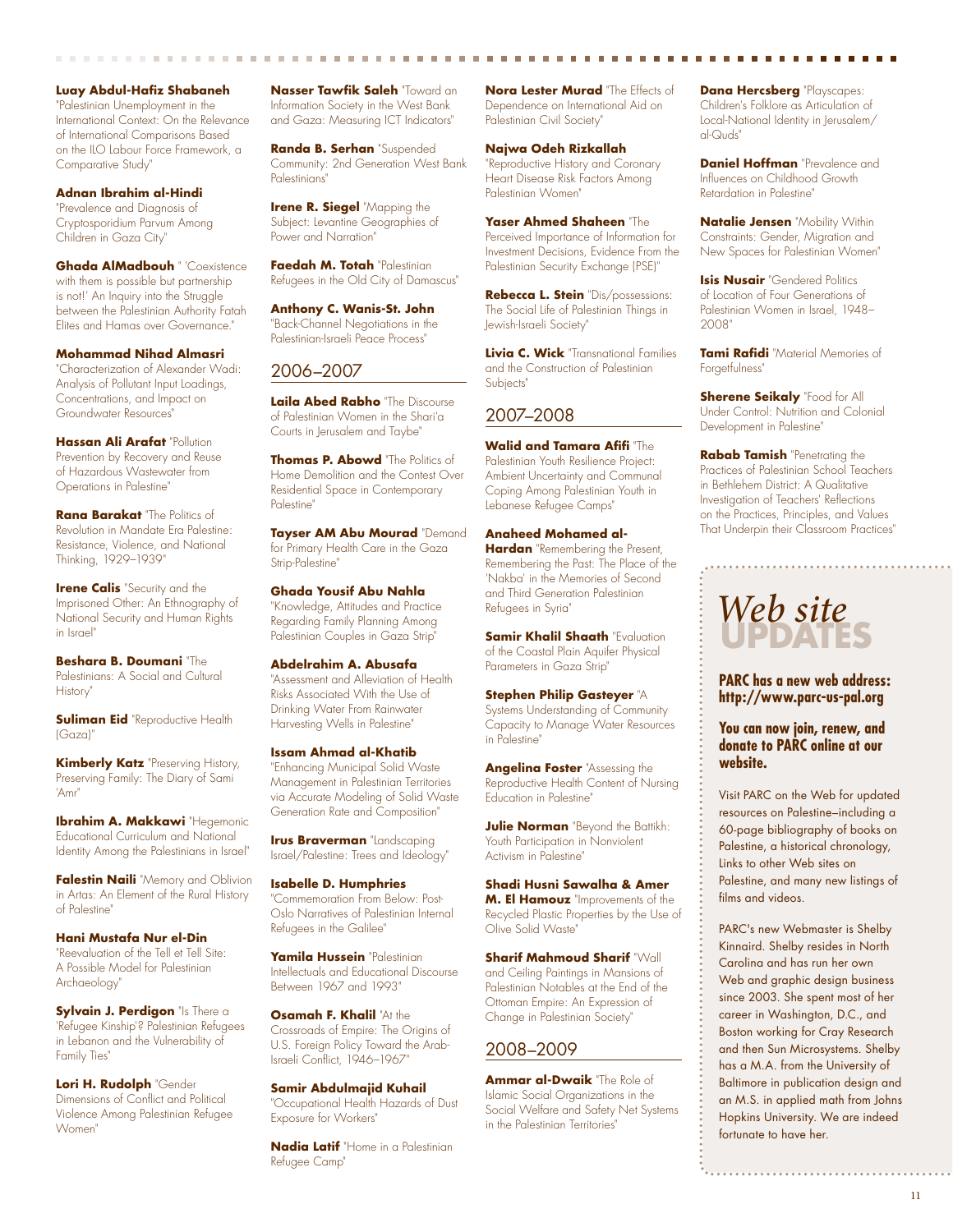# **MESA 2008 Conference**

## **November 22–25 • Marriott Wardman Park Hotel • Washington, D.C.**

# **Please don't miss...**

**the two-part, PARC-sponsored panel on Sunday, November 23, from 2:00 to 6:00 p.m. A celebration of 10 years of PARC will follow the panel in the same room; we will have refreshments.** 

The PARC general meeting will be held on Saturday, November 22, from 3:00 to 4:30 p.m. All members and those interested in learning more about PARC are invited to attend and hear an update from Hadeel Qazzaz, PARC's Palestine director.

# *We have compiled two lists of*

*MESA highlights: one list includes current and past PARC fellows, board members, or directors presenting on topics not related to Palestinian studies; a second list has conference sessions and presentations related to Palestine. An asterisk (\*) by a name indicates a past or current PARC fellow, board member, or director.*

#### **Session I: Saturday, Nov. 22, 5–7 p.m.**

(S005) SPECIAL SESSION - International Relations of the Middle East: Challenges of the Last Decade and the State of Scholarship **Laurie Brand\***, University of Southern California

#### **Session II: Sunday, Nov. 23, 8:30–10:30 a.m.**

(P129) Informality, Persistence, and Political Change in the Middle East

 Organized by **Wendy Pearlman\***, Northwestern University– *Emigration as an Informal Political Mechanism: The Case of Lebanon* **Manal A. Jamal\***, James Madison University *Globalization, Migration, and Tiered-Citizenship in the UAE* 

#### **Session III: Sunday, Nov. 23, 11 a.m.–1 p.m.**

(TC004) Conducting Research in the Gulf: Assessment, Challenges, and Future Directions Session Leaders: **Moulouk Berry**, University of Michigan, Dearborn and **Frances S. Hasso**\*, Oberlin College **Manal Jamal\***, James Madison University **May Seikaly\***, Wayne State University

#### (P041) Everyday Political Engagements:

#### State-Society Relations in the Middle East

 **Mark A. Tessler\***, University of Michigan *Do Arab Women and Men Think Differently About Politics, Religion, Gender, and International Affairs? Findings from Survey Research in 10 Arab Countries* 

#### (P099) Displacing Borders:

Iraq's Post-2003 Forced Migration, Part II

#### Supported by the University of Exeter

**Isis Nusair\***, Denison University

*Gendered Bodies/Gendered Wars: Iraqi Women Refugees in Jordan* 

#### (P016-I) Authoritarianism, Opposition, and Elections in the Middle East, Part I & II: Electoral Authoritarianism in the Middle East

*This double session runs from 11 a.m.–4 p.m.*

 Co-Organized by **Nathan J. Brown\***, George Washington University *Elections without Democracy: Semiauthoritarianism and Voting in the Arab World* 

(NP32) Marriage and the Family: Case Studies Chair: **Angel M. Foster\***, Ibis Reproductive Health

#### PROFESSIONAL DEVELOPMENT WORKSHOP

Field Research: What You Should Know Before You Go **Rochelle Davis\***, Georgetown University–ethnography and oral histories

#### **Session IV: Sunday, Nov. 23, 2–4 p.m.**

(RT006) Rethinking the 1958 Coup in Iraq Sponsored by The American Academic Research Institute in Iraq **Dina Rizk Khoury\***, George Washington University

#### (P008) Creating Justice:

Law and Court Procedure in the Ottoman Empire, Part I & II *This double session runs from 2:00–6:30 p.m.*

 **Najwa al-Qattan\***, Loyola Marymount University *Qist: Justice or Installment? The Invention of a Mulberry-Flavored Legal Practice in Nineteenth-Century Beirut*

# *Please Join Us To Celebrate* **10 YEARS OF PARC!**

- Sunday, November 23, 6:00–6:45 p.m.
- Room Marshall West

 *Please join us for refreshments immediately following the PARC panel.*

#### **Session VI: Monday, Nov. 24, 8:30–10:30 a.m.**

(P028) America's Middle East: Cultural Enunciations Organized by **Rebeca L. Stein\***, Duke University *Virtual Zion*  **Rochelle Davis\***, Georgetown University *U.S. Military "Cultural Encounters" in Iraq* 

#### (P021) Dynasticism without Monarchy:

Succession Politics in Egypt, Libya, Syria, and Yemen Chair: **Jillian Schwedler\***, University of Massachusetts, Amherst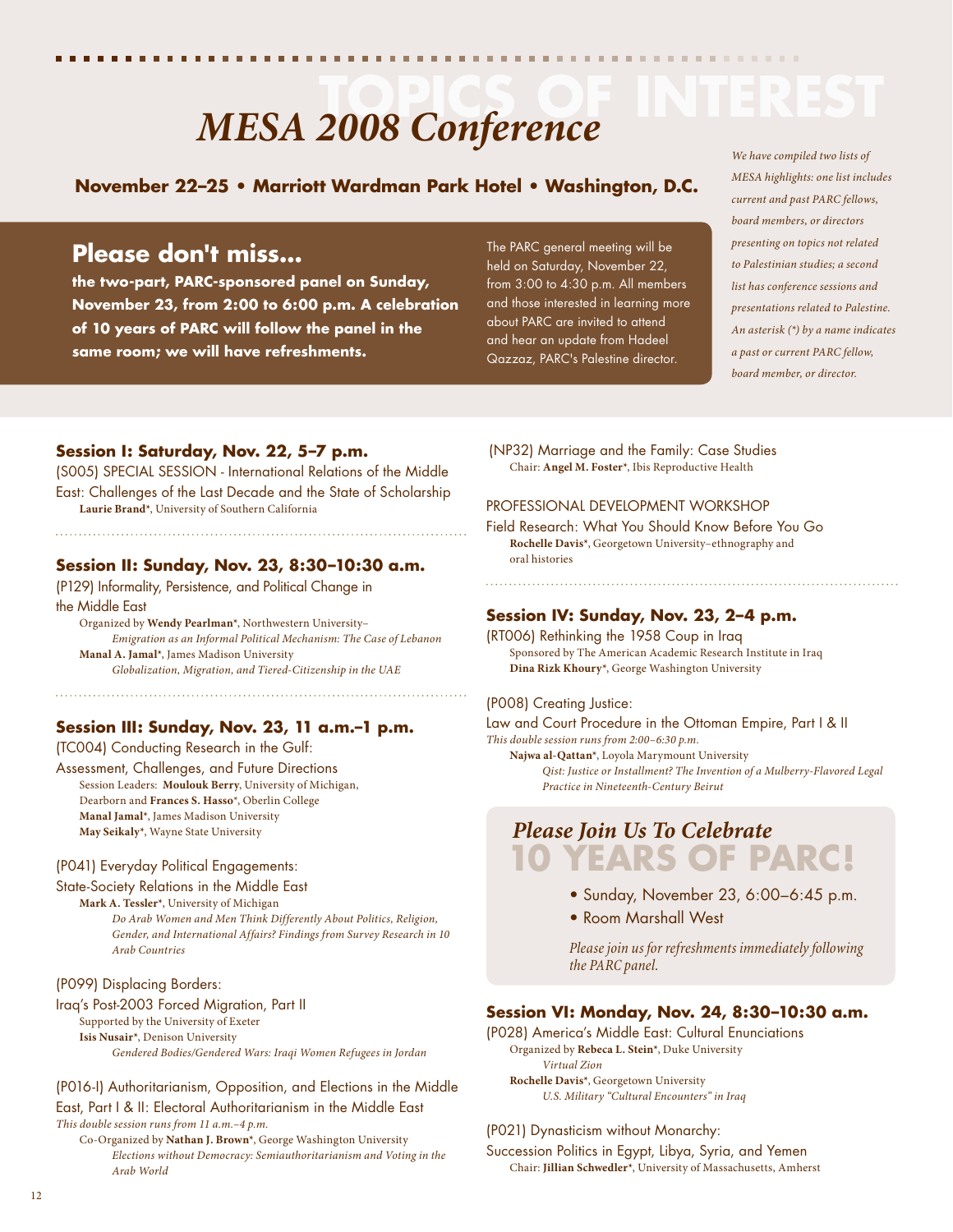#### Session VII: Monday, Nov. 24, 11 a.m.-1 p.m.

(RT012) Rethinking Islamism in the Middle East: Reform, Participation, and Engagement **Nathan J. Brown\***, George Washington University

. . . . . . . . . . . . . . . . . . .

#### **Session IX: Monday, Nov. 24, 5–7 p.m.**

(P035) Three Decades after Revolution: Social Change and Social Transformation in Contemporary Iranian Society Discussant: **Frances S. Hasso\***, Oberlin College

#### **Session X: Tuesday, Nov. 25, 8:30–10:30 a.m.**

(P040) Iranian Women's Employment: Myth and Realities Sponsored by the Association for Middle East Women's Studies Chair/Discussant: **Jennifer Olmsted\***, Drew University

# *MESA Conference Sessions Related to Palestinian Studies*

#### **Session I: Saturday, November 22, 5–7 p.m.**

(P052) Minorities under Mandate:

Arab Christians in Palestine and Syria, 1917–1948 Organized by **Noah Haiduc-Dale** and **Laura Robson**

Sponsored by the Syrian Studies Association

Discussant: **Geraldine Chatelard**, Institut français du Proche-Orient **Noah Haiduc-Dale**, New York University

 *Palestinian Christians and Communal Identification during the Revolt, 1936–1939* 

**Laura Robson**, Yale University *Re-Imagining Sectarianism: Palestinian Arab Christians and the Millet System under the British Mandate*

#### **Session II: Sunday, Nov. 23, 8:30–10:30 a.m.**

(NP58) Palestinian Contentions Chair: **Charles D. Smith\***, University of Arizona **Paul Scham**, Middle East Institute *Expanding Peacemaking: The Utility of the Study of Israeli and Palestinian Historical Narratives* **Suha Hindiyeh-Mani**, Birzeit University *Palestinian NGOs in a Changing Environment* **Julie M. Norman\***, American University *The Activist and the Olive Tree: Nonviolent Resistance in the West Bank During and After the Second Intifada*  **Itamar Radai**, Harry S. Truman Institute for the Advancement of Peace, Hebrew University of Jerusalem *The Rise and Fall of the Palestinian-Arab Middle Class Under the British Mandate*  **Joseph M. Lewis**, Ohio State University *Palestinian Spaces of Sovereignty: Negotiating Territoriality and the "Fragile" Development of Palestinian Lives*  **Gary Fields**, University of California

*San Diego–Enclosure: Landscape in Palestine in an Historical Mirro*r

#### (NP55) New Perspectives on International Relations

**Stacie L. Pettyjohn**, University of Virginia

*U.S. Policy toward the PLO and Hamas: Isolation or Engagement?* 

(P134) Breaching Boundaries: Negotiating Memory and More—in Popular Culture **Rachael Marks**, Simmons College *Embodied Memory and the Representation of Palestinian Nationalism: An Examination of Children's Films Produced in the West Bank*

#### **Session III: Sunday, Nov. 23, 11 a.m.–1 p.m.**

(P048) Israeli Domestic Politics and Foreign Policy after the Annapolis Conference Organized by **Robert O. Freedman** Sponsored by the Association for Israel Studies Chair/Discussant: **Robert O. Freedman**, Johns Hopkins University **Pierre Atlas**, Marian College  *Israeli Domestic Politics after Annapolis*  **Oded Haklai**, Queen's University, Canada  *Patterns of Israeli Settler Resistance after Annapolis*  **Eyal Zisser**, Tel Aviv University  *Israel, Syria, and the Palestinians after Annapolis*  **Elli Lieberman**, Baltimore Hebrew University *Israel, Lebanon, and Hizbollah After Annapolis: Has Deterrence Been Restored?*  (P090) Reinterpreting the 1948 War in Palestine Organized by the Institute for Palestine Studies in Memory of Dr. Mansour Armaly Chair/Discussant: **Salim Tamari**, University of California, Berkeley/Birzeit University **Walid Khalidi\***, Institute for Palestine Studies  *Was the Yishuv on the Defensive in the 1947–48 Palestine War?*  **Ilan Pappé**, University of Exeter

 *The Vicissitudes of Israeli Historiography on 1948*  **Eugene Rogan\***, St. Antony's College, Oxford  *"Civil War": The Conflict between Arabs and Jews in Palestine, 1947–1948* **Lawrence Davidson**, West Chester University  *Truman and Palestine—1948* 

#### (NP61) Music, Experience and Identity

**Galeet Dardashti**, University of Texas at Austin *"Sing Us a Mawal": The Politics of Culture— Brokering Palestinian-Israeli Musicians in Israel* 

#### (P027) Public Dilemmas, Private Spaces in Middle

Eastern Cinema **Nadia G. Yaqub**, University of North Carolina *Chapel Hill–Forbidden Marriages, Forbidding Marriage: Love and Politics in Palestinian and Israeli Documentary Films*

#### **Session IV: Sunday, November 23, 2–4 p.m.**

(NP36) Texbooks and Identity: Studies from Egypt, Iran, Jordan, and Turkey **Mezna Qato\***, University of Oxford *Primers for Erasure: Educating Refugees in Jordan, c. 1948–1958* 

(NP59) Comparative Perspectives on Egypt **Martin Bunton\***, University of Victoria *Land Settlement in Egypt and Palestine: The Transformation of Colonial Land Regimes in Comparative Perspective*

#### (P105-I) Queering the Middle East:

Globalizations, Contestations, and Resistances, Part I **Samar Habib**, University of Western Sydney *Voices from the Margins: Palestinian-Lesbian Activism and Experiences in Israel*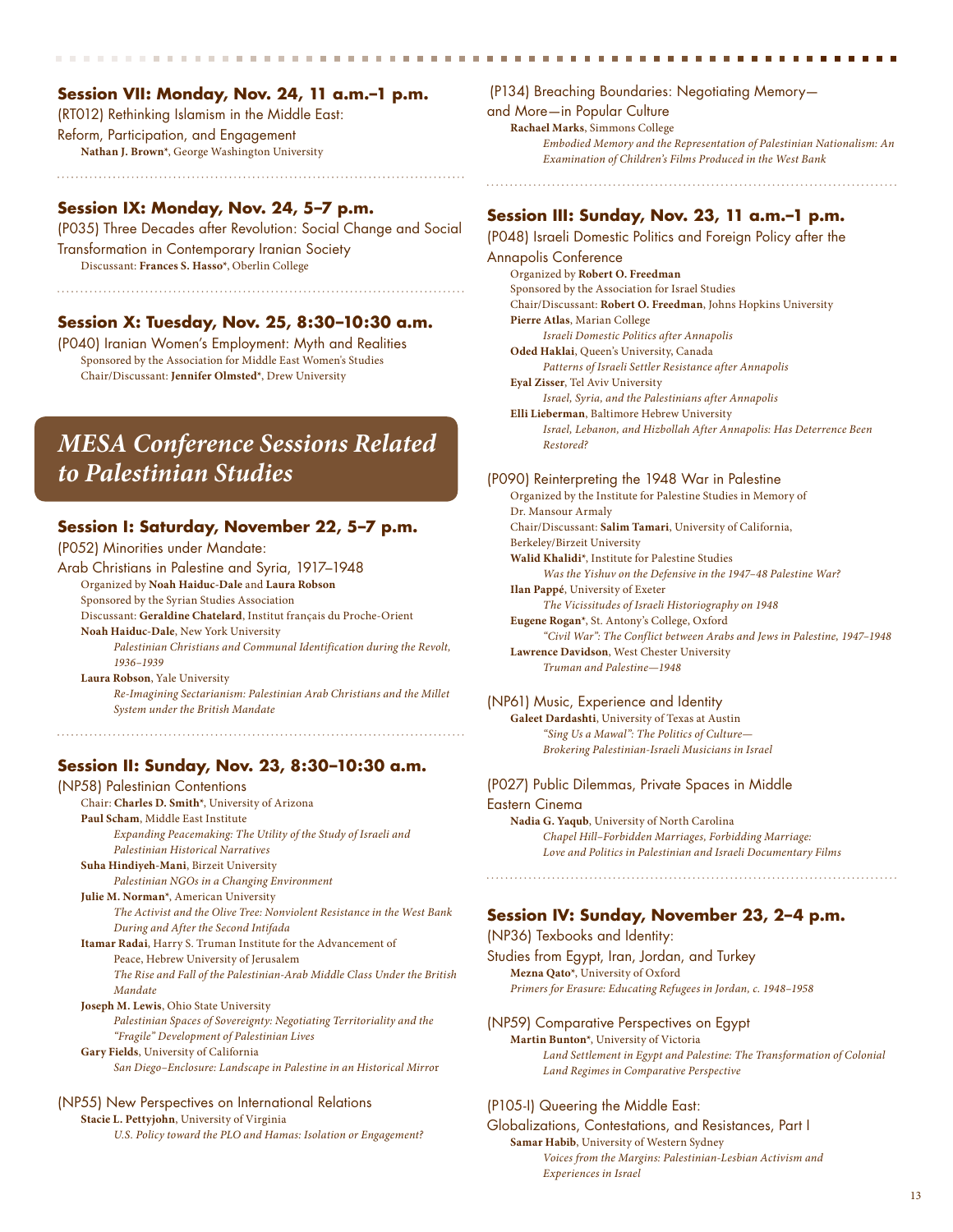# **PARC PANEL AT MESA**

# *Don't miss the PARC panel at MESA!*

#### **Session IV: Sunday, Nov. 23, 2–3:45 p.m. PART 1**

(P079) New Studies in Palestinian Society and Economy: A Panel in Honor of Rosemary and Yusif Sayigh  *(Note: this is a two-part panel that runs until 6:00 p.m.)* Organized by **Rochelle Davis\***, Georgetown University, **Jennifer Olmsted\***, and **Beshara Doumani\*** Sponsored by the Palestinian American Research Center Chair: **Roger Owen**, Harvard University Discussant: **Jennifer Olmsted\***, Drew University **Leila Farsakh**, University of Massachusetts, Boston *Revisiting the Palestinian Economy after 40 Years of Occupation: The Legacy of Yusif Sayigh's Works* **Basel Saleh**, Radford University *An Analysis of the Palestinian Fiscal Situation: Challenges and Consequences* **Samia al-Botmeh**, Birzeit University *Labour Market Gender-Differentiated Impact of Israeli Movement Restrictions in the West Bank and Gaza Stri*p

#### **PART 2**

#### **Session V: Sunday, Nov. 23, 4-6 p.m.** *(note different time)*

(P079) New Studies in Palestinian Society and Economy:

A Panel in Honor of Rosemary and Yusif Sayigh

Sponsored by the Palestinian American Research Center

Chair: **Julie Peteet\***, University of Louisville Discussant: **Beshara Doumani\***, University of California, Berkeley

**Randa Farah**, University of Western Ontario

 *Refugee Camps and the Shifting Political Landscape*

**Isabelle Humphries\***, St. Mary's College, University of Surrey, UK *Homeless in the Homeland: Survival Narratives of Internal Refugees under Military Rule in Nazareth 1948–196*6

**Diana Allan\***, Harvard University *"Nar Taht Al-Ramade" [Fire under Ash]: Remembering the Fall of Tel a'Zaatar*

**Rosemary Sayigh**, Independent Scholar

*Palestinian Women Narrate Displacement: A Web-based Voice Archive*

#### Regular Session V: Sunday, Nov. 23, 4:30-6:30 p.m.

(NP07) Contemporary Ethnography from the Middle East **Dana Hercbergs\***, University of Pennsylvania

 *Teenage Culture and Identities of Place, Nationality, and Religion in Jerusalem/al-Quds*

#### (P114) Politicization in Muslim Festive Culture: Commemorating the Prophet Muhammad, Imam Hussein, and Nasreddin Hodja

**Philippe Bourmaud**, ATER, Université Lyon 3  *The Attempted Making of a Palestinian Arab National Festival: The* 

*Mawlid Al-Nabawî during the British Mandate in Palestine and the Dialectics of Identities*

#### **Session VI: Monday, Nov. 24, 8:30–10:30 a.m.**

(NP52) Power and Influence in the New Arab Media

**Yael Warshel\***, University of California, San Diego *It's All About "Tom and Jerry," Amr Khaled and "Iqra," Not Hamas's Mickey Mouse: Palestinian Children's Television Viewing Habits and Their Parents' Related Preferences*

(NP34) Women's Movements and Activism **Fadwa Allabadi**, Al-Quds Arab University  *War, Peace and Palestinian Women's Liberation*  (NP39) British Colonialism in the Middle East **Richard Cahill**, Berea College  *"Black and Tans" in Palestine?* 

(NP43) Social Movements and Mobilization **Suha Hindiyeh-Mani**, Birzeit University  *Palestinian NGOs in a Changing Environment*

#### **Session VII: Monday, Nov. 24, 11 a.m.–1:00 p.m.**

(P029) Colonial and Postcolonial Development: Health, Humanitarianism, and "Knowledge Economies" Organized by **Sherene Seikaly**\* and **Hanan Kholoussy** Chair: **Nadya Sbaiti**, Smith College Discussant: **Omnia ElShakry**, University of California, Davis **Sherene Seikaly\***, Georgetown University *"Food for All under Control": Nutrition and Colonial Development in Palestine*  **Ilana Feldman\***, George Washington University *From Relief Work to Development Assistance: CARE in Gaza, 1955–1967* **Fida Adely**, Georgetown University *Developing Knowledge for the Knowledge Deficient: Educational Development*

#### (S004) SPECIAL SESSION - Models of Co-existence:

A Universe of Possible Solutions in Israel/Palestine Organized by **Sandy Tolan** Chair: **Sandy Tolan**, University of Southern California **Joel Beinin**, American University in Cairo **Juan Cole**, University of Michigan **Beshara Doumani\***, University of California, Berkeley **Glenn E. Robinson**, Naval Postgraduate School **Nadim Rouhana\***, George Mason University

#### **Session VIII: Monday, Nov. 24, 2:30–4:30 p.m.**

(P055) Palestinian Intelligentsia in Israel: Negotiating Gender and Nationalism Within and Beyond the State Organized by **Maha Nassar** and **Amal Eqeiq** Chair/Discussant: **Shira Robinson**\*, George Washington University **Joyce Dalsheim**, University of North Carolina at Charlotte *Demonized Muslims, Vilified Jews: Considering the Implications of Equivalency* **Maha Nassar**, University of Arizona *The Generation Gap: Marxism and Nationalism in Palestinian-Israeli Literary Productions, 1948–1967* **Amal Eqeiq**, University of Washington  *Palestinian Cinema in Israel: The New Generation*  **Lilian Abou-Tabickh**, Bar-Ilan University *Palestinian Women in a Dual Struggle: Will the Struggle Against the Israeli Policy Concerning Land Resources Free Women From the Rule of Patrilocal Residence?* (NP31) Conflict, Diversity, and Inclusion in Education Chair: **Minoo Derayeh**, York University **Dan Walsh**, Georgetown University *Exploring the Formative History of Political Zionism (1897–1947) Through Poster Art: A Curriculum Model* **Angel M. Foster\***, Ibis Reproductive Health  *Reproductive Health and Nursing Education in Palestine: Identifying and Addressing Curricular Gaps* **Miriam Cooke**, Duke University and Shai Ginsburg, Duke University *Teaching the Literature and Cinema of the Palestine-Israel Conflict:* 

*A Report*  **Maya Rosenfeld**, Truman Research Institute, Hebrew University *The Expansion of Higher Education in the Occupied Palestinian Territories in the Face of Protracted Economic Social and Political Crisis*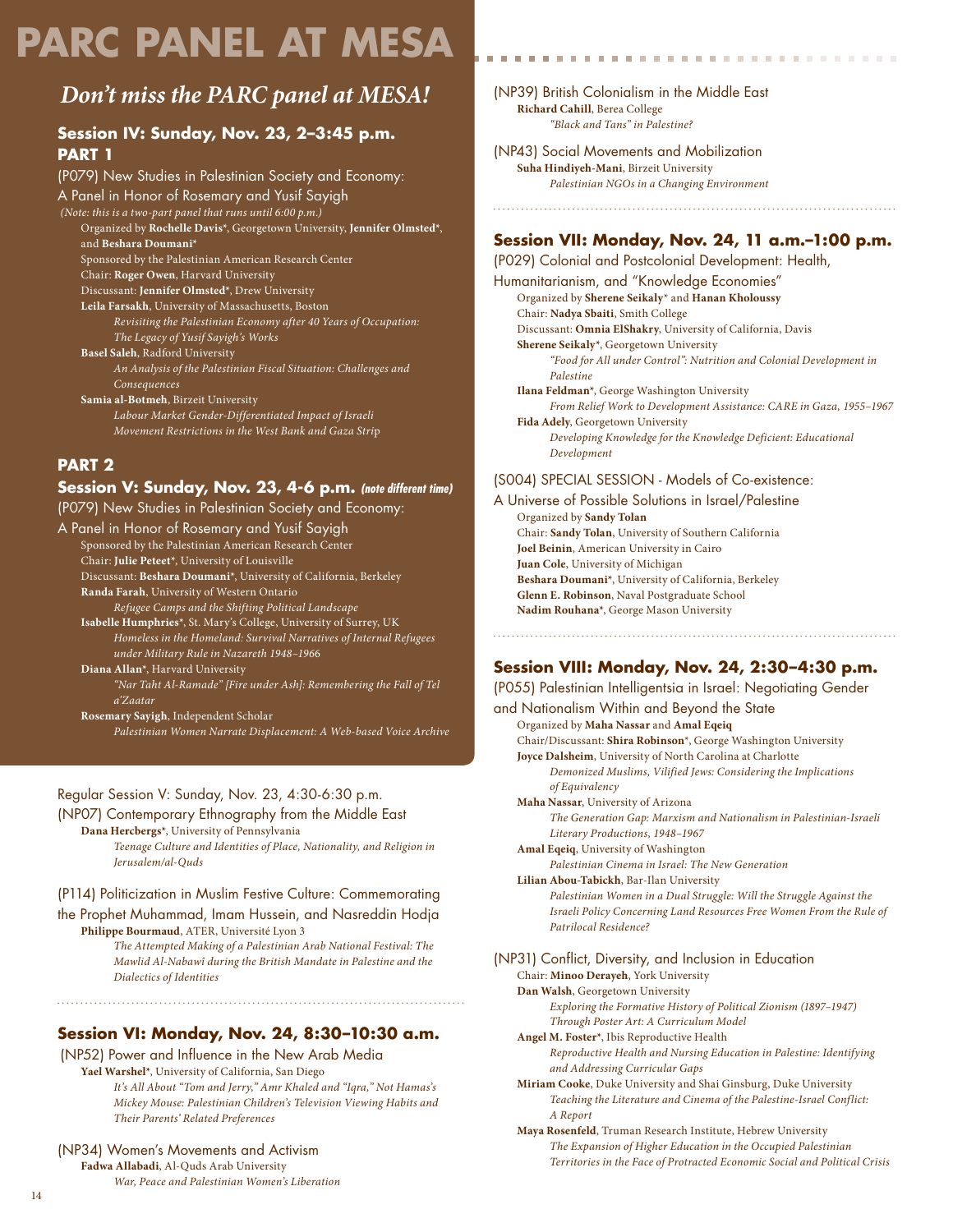(P026) Conflict and Shifting Gender Norms Sponsored by the Association for Middle East Women's Studies Organized by **Jennifer Olmsted**\*, Drew University *Gender, Conflict, and the Palestinian Economy* **Sophie Richter-Devroe**, Exeter University *Palestinian Women's Political Activism in Peace-Building and Nonviolent Resistance*

#### **Session IX: Monday, Nov. 24, 5–7 p.m.**

(NP57) In and About Palestine Chair: **Ala al-Hamarneh**, CERAW/Mainz University **Suheir Daoud**, Harvey Mudd College *The Palestinian Trapped Minority in Israel and July War 2006*  **Omar Tesdell**, University of Minnesota *Development, Religion and Modernity in Israel-Palestine*  **Timothy Seidel**, Mennonite Central Committee *Development, Religion and Modernity in Israel-Palestine*  **Polly Pallister**-Wilkins, SOAS, University of London *The Wall as a Representation of Power in Israel and an Alternative Discourse* **Adina Friedman**, George Washington University *Unraveling the Right of Return*  **Ghada Al Madbouh\***, University of Maryland *"Coexistence with Them Is Possible but Partnership Is Not": An Inquiry into the Struggle between the Palestinian Authority Fatah's Elites and Hamas over Governance* 

(P039) Under Western Eyes: Arab Performances and Dissident Politics since 9/11, Part II **Rania Jawad**, New York University *Palestinian Theater: Self-Representation and History-Writing* 

(P112) Sijillat: New Directions in the Use of Islamic Court Records **Elizabeth Brownson**, University of California, Santa Barbara *Gendered Strategies for Negotiating Child Custody Disputes in Mandate Palestin*e

#### **Session X: Tuesday, Nov. 25, 8:30–10:30 a.m.**

(P034) Manifest Destiny in Israel?: An Ideological and Historical

Reassessment of the Settlement Project

#### Organized by **Rebecca Steinfeld**

**Seth Anziska**, Columbia University *From "Illegal" to "Obstacles to Peace": American Policy & Israeli Settlements, 1981–1988* 

**Frerik Meiton**, University of Oxford, St. Antony's College *Between Herzl and Gush Emunim: Israel and Its Settler Movement* 

**Rebecca Steinfeld**, University of Oxford  *Settler Ideology Redefined: The Case for "Zionized Judaism"*  **Trude Strand**, University of Oslo *Israeli Settlement Policy 1967–1990: Competing Agendas beyond the* 

*Green Line*

#### (P045) 20th Century Palestinian Diaries as Social and

Cultural History

Organized by **Thomas M. Ricks**\* Chair: **Beshara Doumani**\*, University of California, Berkeley Discussant: **Salim Tamari**, University of California, Berkeley/Birzeit University **Thomas M. Ricks\***, Independent Scholar– *Palestinian Schools during the Mandate: The Diaries of Khalil Totah* 

**Kimberly Katz\***, Towson University *Highlighting a Palestinian Diary from the Margins: Comparative Historiographies* **Issam Nassar**, Illinois State University *Under Israeli Occupation: The 1949 Diary of Jiryes Salti of al-Baqa'a, Jerusalem* 

#### (P032) Identity and Integration: The Dilemmas Facing

Contemporary Christian Communities in the Middle East **Una McGahern**, Durham University *Writing the Palestinian Christians of Israel: The Relationship between Israeli Sociology and Minority Policy*

#### **Session XI: Tuesday, Nov. 25, 11 a.m.–1 p.m.**

(P050) Global Perspectives on the Palestinian Struggle Organized by **John Collins** and **Andrew Clarno Barbara Harlow**, University of Texas at Austin *Child and/or Soldier: Two Stories toward a Global Perspective on the Palestinian Struggle*  **John Collins**, St. Lawrence University *Settler-Colonialism and Its Discontents: A View Forward From the "Long 1960s"*  **Salah D. Hassan**, Michigan State University *Sovereignty and Self-Determination: Palestine in a Global Context*  **Andrew Clarno**, University of Michigan  *Insecure Empire: The Politics of Security in Palestine/Israel and South Africa*  (NP46) Challenge of Radical Islamist Movements **Steven Niva**, Evergreen State College

 *Problems with Robert Pape's Dying to Win: Rethinking the Crucial Case of Palestinian Suicide Bombings*

#### **Session XII: Tuesday, 1:30–3:30 p.m.**

(P108) Arab American Activism: Historical and Contemporary Trends **Hani Bawardi\***, University of Michigan *Historical Modalities of Arab Immigrant Political Action*  **Aseel Sawalha**, Pace University *Palestinian Art Exhibit in Diaspora and the International Social Justice Movement*

#### (NP35) Gender Across the Middle East

**May Seikaly\***, Wayne State University *Globalized Gender in the Arabian Gulf* **Randa I. Nasser**, Birzeit University *Feminist Consciousness and Empowerment: Palestinian Women Activists* 

#### (NP05) Palestine: Histories and Memories

Chair: **Yong-Bin Lee**, Seoul National University **Yuval Ben-Bassat**, University of Haifa *The Ottoman Background of the Early Jewish-Arab Encounter in Palestine at the End of the 19th Century*  **James P. Reidy,** University of Texas at Austin  *Arabs and Jews in the Court System of the Palestine Mandate*  **Tom Hill**, Trinity College, University of Cambridge *The Nakba Commemorations of 2008*  **Enaya Hamad Othman**, Marquette University *Dogma of Womanhood: Quaker Missionary Women in Ramallah, Palestine, 1886–1914*  **Scott C. Lesko**, The State University of New York (SUNY) Stony Brook

 *"Whose Palestine": Representation of Gender and Nationalist Consciousness in Palestinian Political Poster Art, 1968–1987*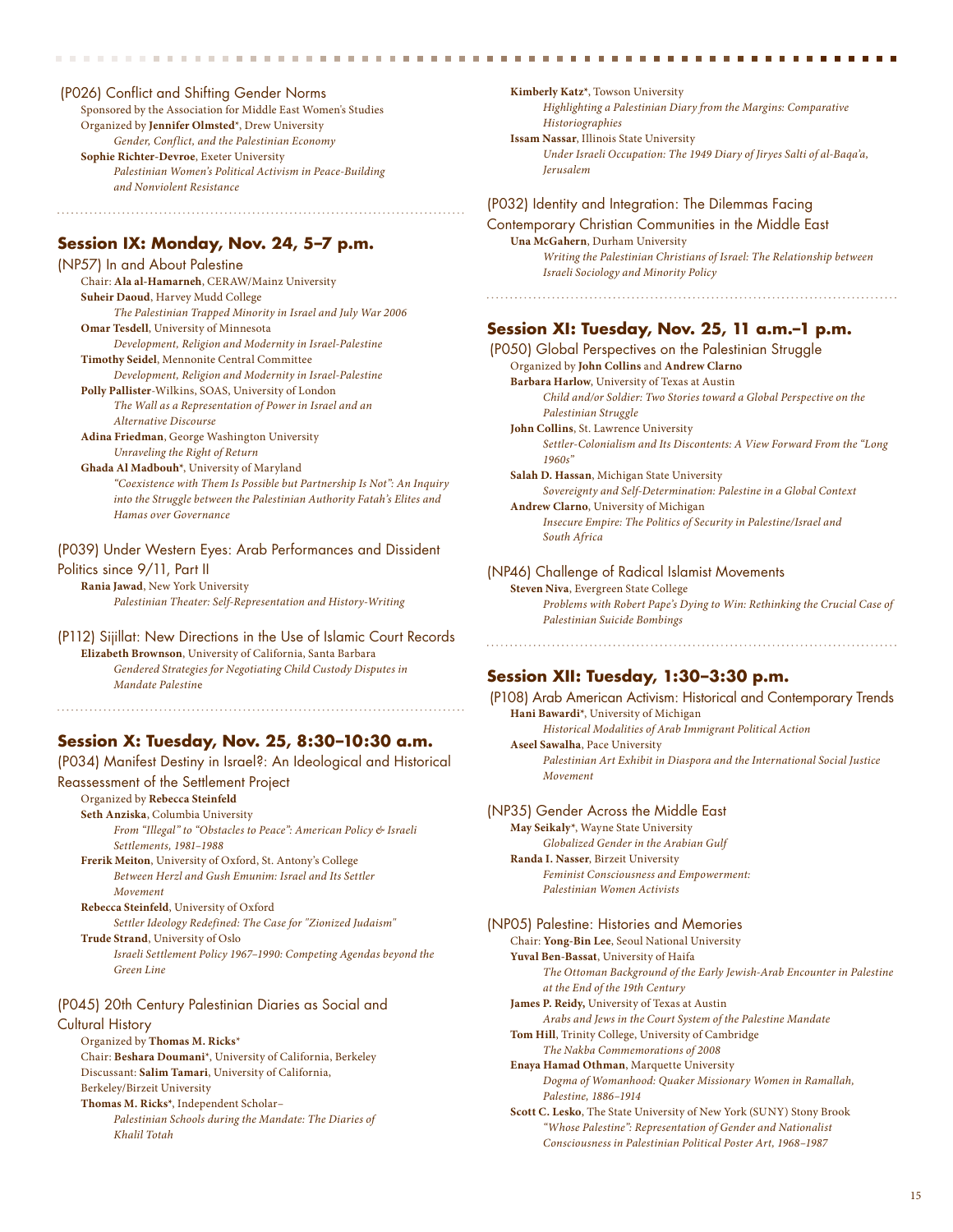# **PARC Panel at MESA**

by Rochelle Davis

This year, PARC will hold a two-part (double) panel titled "New Studies in Palestinian Society and Economy: A Panel in Honor of Rosemary and Yusif Sayigh." The idea of the session is to honor the Sayighs via a Festschrift of new work by researchers whose studies build on the work of these two eminent scholars in their fields: Rosemary in the fields of Palestinian society, gender studies, and oral history; and Yusif in Palestinian and Arab economics. With a generous grant from the U.S. Department of Education, PARC is fortunate to be able to bring Rosemary Sayigh from Lebanon and Samia al-Botmeh from Palestine to participate on the PARC panel and to meet with colleagues at MESA.

The first part of the panel will focus on Arab and Palestinian economies and is chaired by Roger Owen (Harvard University), a senior economist of the Middle East who will talk about the development of the field of Middle East economics from the 1940s to the present and situate Yusif Sayigh's work within that field. Three scholarly papers will focus on the Palestinian economy: Laila Farsakh (University of Massachusetts, Boston) will offer a reassessment of the Palestinian economy after 40 years of occupation, Basel Saleh (Radford University) will discuss the financial situation in Palestine and the problem of foreign aid dependency, and Samia al-Botmeh (Birzeit University) will analyze how Palestinian labor markets have changed in recent years. Jennifer Olmsted (Drew University) is the discussant and

will place the three scholarly papers within the context of the honorees' work and the developments in the field.

. . . . . . . . . . . . . . . . . . .

The second part of the panel will be chaired by Julie Peteet (University of Kentucky) who will reflect on the state of scholarship on Palestinian society/gender studies/oral history, when Rosemary Sayigh began her work in the 1950s and discuss the influence of Rosemary's work in the field. The three scholarly papers focus on new research while at the same time drawing on the methodological and intellectual inspiration that Rosemary Sayigh's work has had on these three authors. Randa Farah's (University of Western Ontario) paper addresses the shifting political landscapes of Palestinian refugee camps, while Diana Allen (Harvard University) discusses collecting narratives of the Tel a'-Zaatar massacre in Lebanon, and Isabelle Humphries (University of Surrey) examines Palestinian refugees within the Israeli state structures. Beshara Doumani (University of California, Berkeley) will then discuss their work within the broader field of social history and oral-history methodologies.

Rosemary Sayigh will conclude the two-part (double) panel with a presentation of her new digital book project (http://almashriq. hiof.no/voices/) and her community-based, oral-history projects. Immediately following the session, PARC will hold a reception in the same room celebrating our 10th anniversary.

# **Changes on PARC's Board of Directors**

PARC bids farewell to board member Dr. Laurie A. Brand with great appreciation for her years of active service since 2003. Laurie is professor of international relations at the University of Southern California (USC), where she directed the Center for International Studies from 1997 to 2000 and currently serves as Director of the School of International Relations. She holds a Ph.D. in comparative politics from Columbia University. Prior to joining the USC faculty in fall 1989, she was a research fellow and assistant director of the Institute for Palestine Studies in Washington, D.C. A four-time Fulbright scholar to the Middle East, she is the author of "Palestinians in the Arab World: Institution Building and the Search for State; Jordan's Inter-Arab Relations: The Political Economy of Alliance Making; Women, the State and Political Liberalization: Middle Eastern and North African Experiences"; and "Citizens Abroad: Emigration and the State in the Middle East and North Africa." Not only has Laurie made formidable contributions to scholarship on the Middle East, she was also the 2004 president of the Middle East Studies Association (MESA) and currently chairs MESA's critically important Committee on Academic Freedom.

We welcome our newest board member representing the PARC membership, Dr. Beshara Doumani. Beshara is associate professor of history at the University of California, Berkeley. A graduate of Kenyon College, he received his M.A. in Arab studies and his Ph.D. in history from Georgetown University. He writes on the social and cultural history of provincial life of the Arab East in Ottoman times, on everyday life of Palestinians living under Israeli military occupation, and on academic freedom. His books include Rediscovering Palestine: Merchants and Peasants in Jabal Nablus, 1700–1900; Family History in the Middle East: Household, Property, and Gender (Ed.); and Academic Freedom After September 11 (Ed.). He has edited special issues of the Journal of Palestine Studies and the Jerusalem Quarterly. For details and downloads, visit http://history.berkeley.edu/faculty/ Doumani/. Beshara has much to contribute to PARC, and we look forward to his service on the board over the next three years.

Enormous thanks go out to all the PARC members who participated in our online elections. We hope you found the process a good one and appreciate your involvement. For a full list of PARC board members, please see the PARC Web site.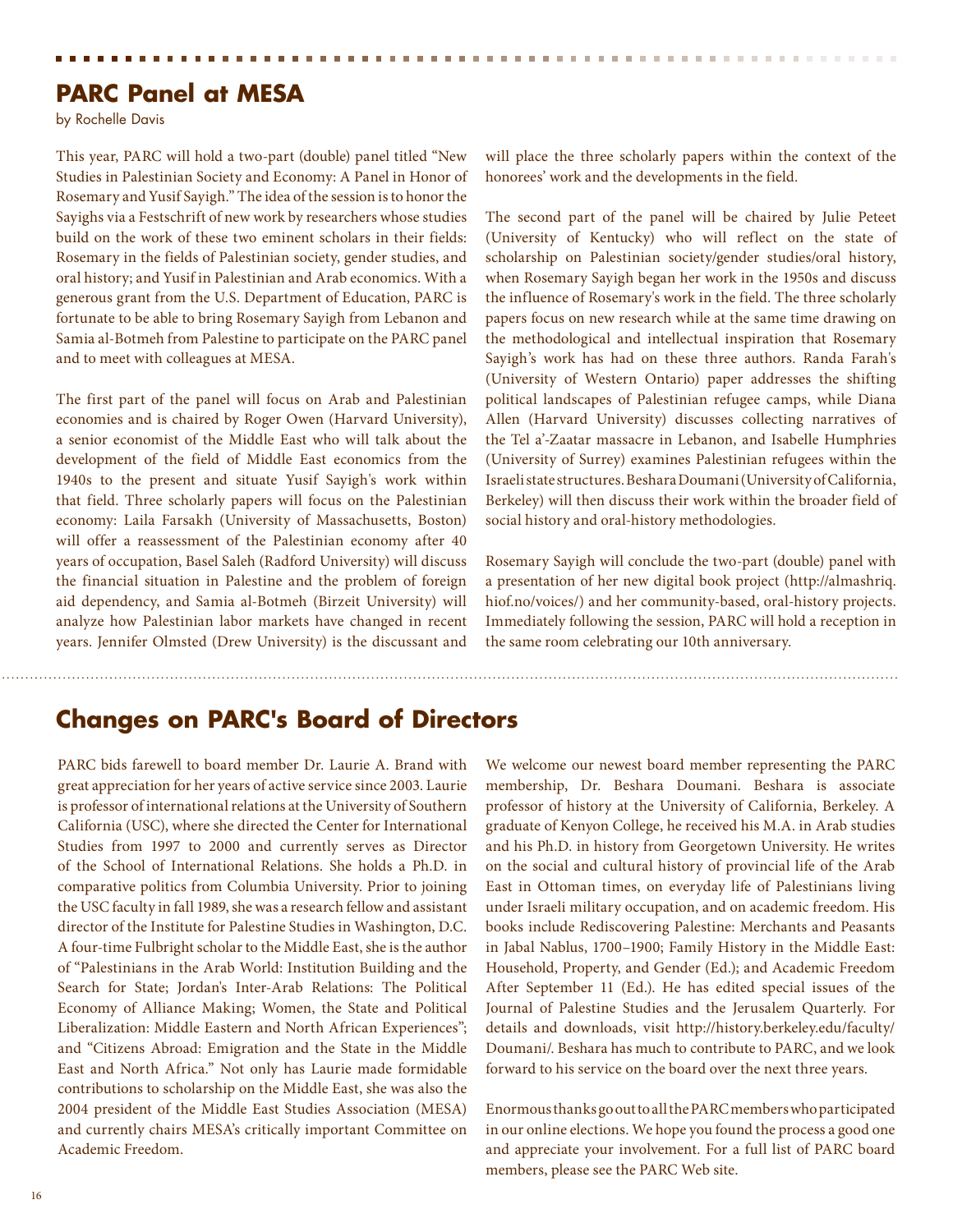# **Rania Taha Awarded Getty Fellowship for Cultural Heritage Preservation**



For the second year, PARC was fortunate to participate in the Getty-funded Middle East and Mediterranean Basin Research Exchange Fellowship program with a summer research fellowship for a Palestinian involved in preservation. The grant, which is managed by the Council of American Overseas Research

Centers, facilitates the study of cultural heritage preservation through research fellowships to American Overseas Research Centers in the region.

Rania Taha, a rehabilitation engineer with the Nablus city municipality who is also working on her M.A. thesis, won PARC's 2008 grant competition and was funded for a research fellowship at the American Center of Oriental Research (ACOR) in Amman. Taha's research focused on the "Analysis of architectural heritage problems in the historic center of Nablus City." Taha made good use of ACOR's library—one of the best libraries on cultural heritage in the Middle East—where she looked at recent publications dealing with rehabilitation and restoration projects

in the region, and how these projects address cultural heritage, including the new and special techniques used in other historic cities, the materials used, and ways of solving complex problems of buildings in old cities. She also had access to information about recent preservation efforts in the old city of Aleppo and in Cairo, including the analysis of materials in the Rome laboratory of the International Centre for the Study and the Preservation and Restoration of Cultural Property (ICCROM), an international association specializing in restoration. ICCROM reports included the effect of different materials on historic buildings as well as numerous case studies.

Ms. Taha remarked: "This work needs professionals, and here in Palestine it is a new experience that needs to be developed practically and scientifically." According to Taha, this grant was a great opportunity to add scientific knowledge to her practical experience working over the last several years on rehabilitation projects in historic Nablus. She is currently working on the final report of her study, which should be ready in early 2009.

# **PARC Sponsors IJS Conference on Family Papers and Public Archives with photo**

For two days in July, more than 100 participants attended a conference on "Family Papers and Public Archives: Sources for Research on the Social History of Palestine" that was organized by Institute of Jerusalem Studies (IJS) and Birzeit University. The conference was partially sponsored and funded by PARC, the Palestine Investment Fund, and Heinrich Boell Stiftung. PARC board member Beshara Doumani was the keynote speaker and presented a methodological paper on Palestinian family archives. Many PARC fellows and members attended this important conference. Various sessions included: Personal Papers as a Source for Historical Research, Jerusalem Court Records, Archives of the 1948 War, Photography and Visual Culture, and the British Mandate Seen through Family Papers.

At the end of the conference Salma Khalidi announced that she is donating her family papers (two hundred years of documents, correspondence and photographs) to IJS. Several participants made similar initial commitments. Ahmad Murwat, from the Nazareth Archives center donated a copy of the diaries of the head of the Russian Seminary Emil Kozma from the end of the 19th century.

One important feature of the conference was the announcement of the launch of an IJS archives website. The site will have scans of original diaries, sections of published material from IJS, historical photographs in lower resolution, and other archival material. This website is expected to be a significant source for researcher in Palestine studies.

The conference received good media coverage from Al Jazeera Mubashir (Al Jazeera's live TV broadcasting), which covered the first day of the conference live to some 25 million viewers. Local media coverage included Maan and Palmedia. The conference proceedings will be published in a special issue of Jerusalem Quarterly. *The IJS website address is www.jerusalemquarterly.org.*



*(From left to right) Beshara Doumani (PARC board member), Salim Tamari (Director IJS), Hana Abu Hana, Kimberley Katz (PARC fellow) at IJS conference.*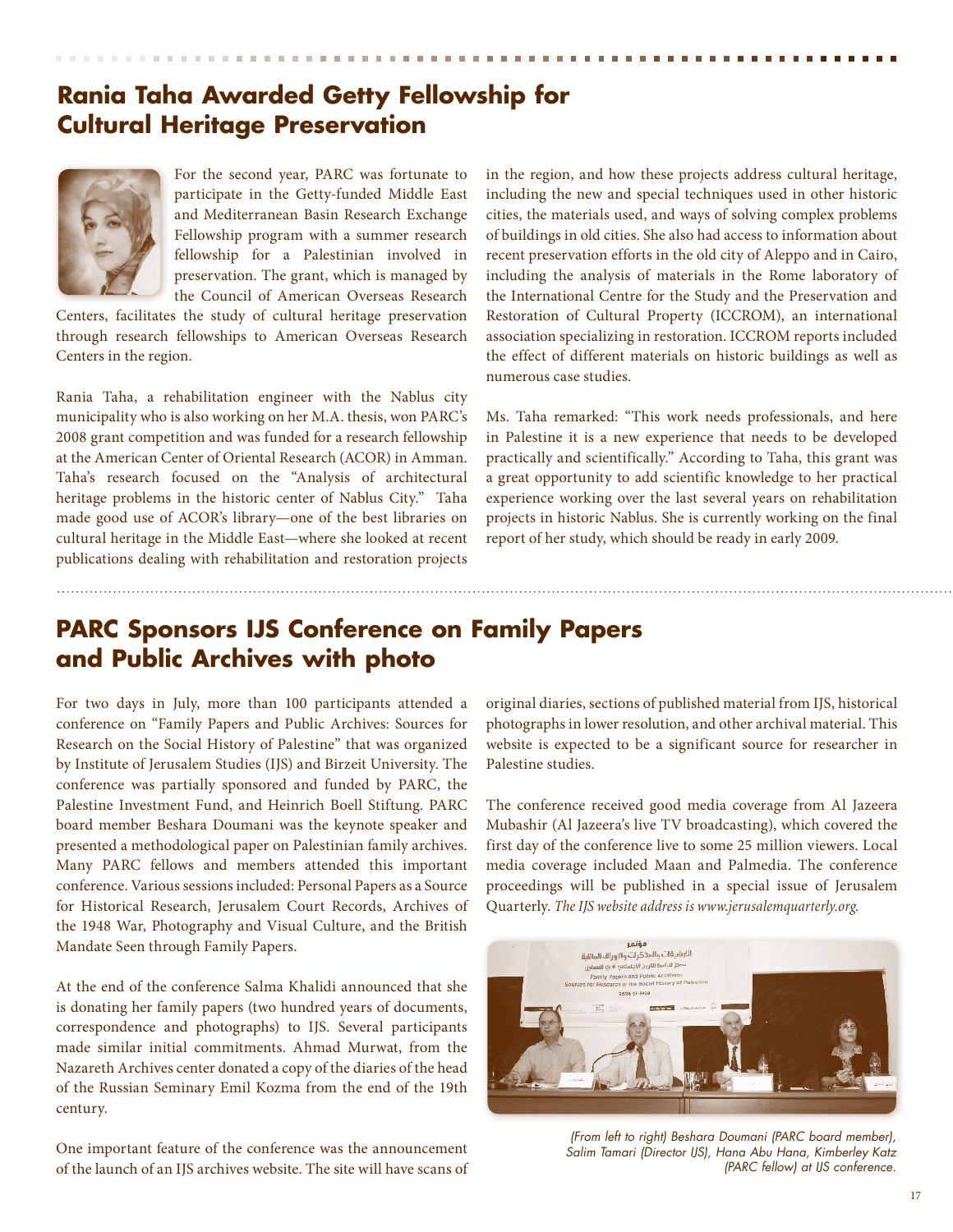# **Gerner Award Goes to Birzeit Political Science Student**

Muhamad Abu el Rub, political science M.A. student at Birzeit University, was selected to receive the first Gerner Award, an annual award in memory of beloved PARC board member, Deborah "Misty" Gerner who passed away in 2006. Misty spent more than 25 years studying, visiting, and living in the Middle East and specialized in the Arab-Israeli conflict and Palestinian affairs. Abu el Rub is a student in the very same program that Misty Gerner helped to found at Birzeit University, where her photo hangs overlooking the library of the political science department. Abu el Rub was selected for his remarkable cumulative GPA in his M.A. courses. He has completed a study entitled "The Role of Al Jazeera Satellite Channel in Shaping Qatar International Relations." Abu el Rub was highly recommended as a promising scholar by his tutors. The award was given to him at Birzeit; in attendance were Dr. Majdi Malki, the chair of the department, and other colleagues.

In the future years, the award will be offered at other Palestinian universities and will be granted to political science students based on academic excellence and financial need.



*Imad Ghayathah, Office of the Vice President for Academic Affairs; Mo'Tasem Afane, Librarian Ibrahim Abu Lughod Institute of International Studies; Majdi Malki, Professor of Sociolgy and Director of Ibrahim Abu Lughod Institute of International Studies; Hadeel Qazzaz, Director PARC Palestine; and Muhamad Abu el Rub, Gerner Awardee.*

# **Palestinian Librarian Participates in Digital Library for International Research (DLIR) Training**



*Suhaila Abu-Gudeib*

PARC facilitated the participation of Suhaila Abu-Gudeib, head of Cataloging, Classification, Indexing and Special Collections at Birzeit University's main library, in a well-designed training program on digital libraries that took place in Chicago, April 15–24, 2008.

Abu-Gudeib was nominated by Birzeit to participate in a training course organized by the DLIR. The training was sponsored by the Council of American Overseas Research Centers with participants from more than

16 countries and aimed at facilitating access to resources for researchers from around the world. Participants were trained on digitizing materials, cooperation and sharing in cataloging, and bibliographic information to access resources. Abu-Gudeib

attended lectures on the services of JSTOR, the significance of DLIR for researchers all over the world, and the importance of documentation and cataloging. She had the chance to visit the Chicago History Museum and learn about library archives. She also had intensive training in cataloging basics and cataloging tools.

This training was an excellent opportunity for Abu-Gudeib to learn new tools and to explore the future of cataloging and cooperation among libraries. It was also an occasion for networking, establishing contacts, and comparing experiences with librarians from different countries, including Arab countries, such as Yemen, Morocco, and Algeria.

It warrants mentioning that there is an enormous need in the Palestinian context for the training of librarians, especially new and young librarians. Training in and implementing new techniques will facilitate research in Palestine for both local and visiting researchers. PARC hopes to continue to facilitate and sponsor such technical trainings in the future.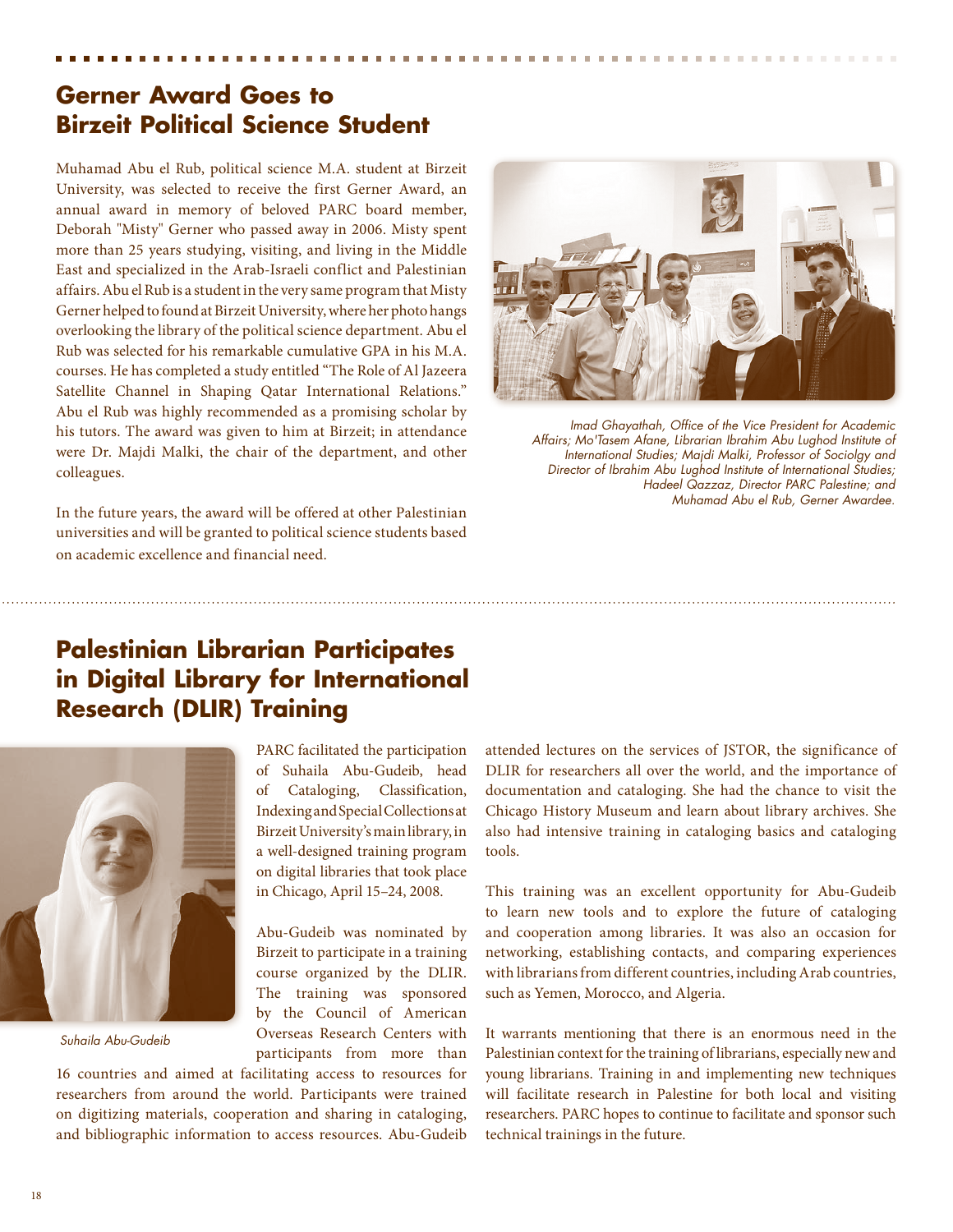# **PARC 2009–10 Research Fellowship Competition: Studies on Palestine**

#### **Full proposals are due January 15, 2009 Fellowship awards range from \$3,500 to \$8,000 Award notification March 16, 2009**

The Palestinian American Research Center (PARC) announces its 10th annual competition for post-doctoral and doctoral research fellowships in Palestinian studies.

#### **Applicants must meet the following criteria:**

- 1. Applicants must be post-doctoral scholars, established researchers, or full-time doctoral students enrolled in a recognized degree program.
- 2. Doctoral students must have fulfilled all preliminary requirements for the doctorate degree except the dissertation by the time the research commences.
- 3. Senior researchers without doctorates but with a record of academic publication are also eligible.
- 4. Any area of Palestinian studies will be considered, including the humanities, social sciences, economics, law, health, and science. Research must contribute to Palestinian studies. Purely scientific research is not eligible for this fellowship competition.
- 5. Individual and joint research projects are eligible.
- 6. Funding is for one year only.
- 7. Research may take place in Palestine, Israel, Jordan, Lebanon, or Syria.
- 8. Applications from women are especially encouraged.
- 9. All applications must be in English.
- 10. Applicants must be U.S. citizens. (Non-U.S. citizens, see below.)

For more information on PARC and to download a full application package, go to: **http://www.parc-us-pal.org**

You may send any questions by e-mail to: us.parc@gmail.com All applicants must be PARC members. Please check the PARC Web site for information on membership. Applicants must send by mail four copies of the full application (except for letters of recommendation) to:

#### PARC

Penelope Mitchell, U.S. Director 6520 East Halbert Road Bethesda, MD 20817-5414

#### **Palestinian applicants who are not U.S. citizens should direct application inquiries to:**

#### Hadeel Qazzaz

Palestine Director at: parcpal@palnet.com.

## **Attacks on PARC**

by Penelope Mitchell

In the midst of our celebration of 10 years of PARC, I would like to inform PARC's membership about several attacks on PARC over the summer. The attacks question the validity of the research that we fund, the scholarly writings and positions of some of our members, and the U.S. government funding we receive. In the interest of full disclosure, and with the hope that this information will further strengthen our commitment to scholarship on Palestine, I bring these attacks to your attention.

This newsletter demonstrates clearly and powerfully the positive contributions that PARC has made over the past 10 years through funding to fellows to pursue their research and sponsoring MESA panels, seminars, and other diverse educational activities that expand and promote scholarly research on Palestine. With PARC support, many different voices have addressed a wide spectrum of topics providing a more nuanced and indepth understanding of Palestine's past and present. As we move forward, I encourage all of us to renew our resolve and commitment to scholarly research on Palestine.

#### *Correction*

Isabelle Humphries abstract was incorrectly titled in the Spring 2008 Newsletter.

The final report abstract is properly titled *Commemoration from Below: Post-Oslo Narratives of Palestinian Internal Refugees in the Galilee (2006).*